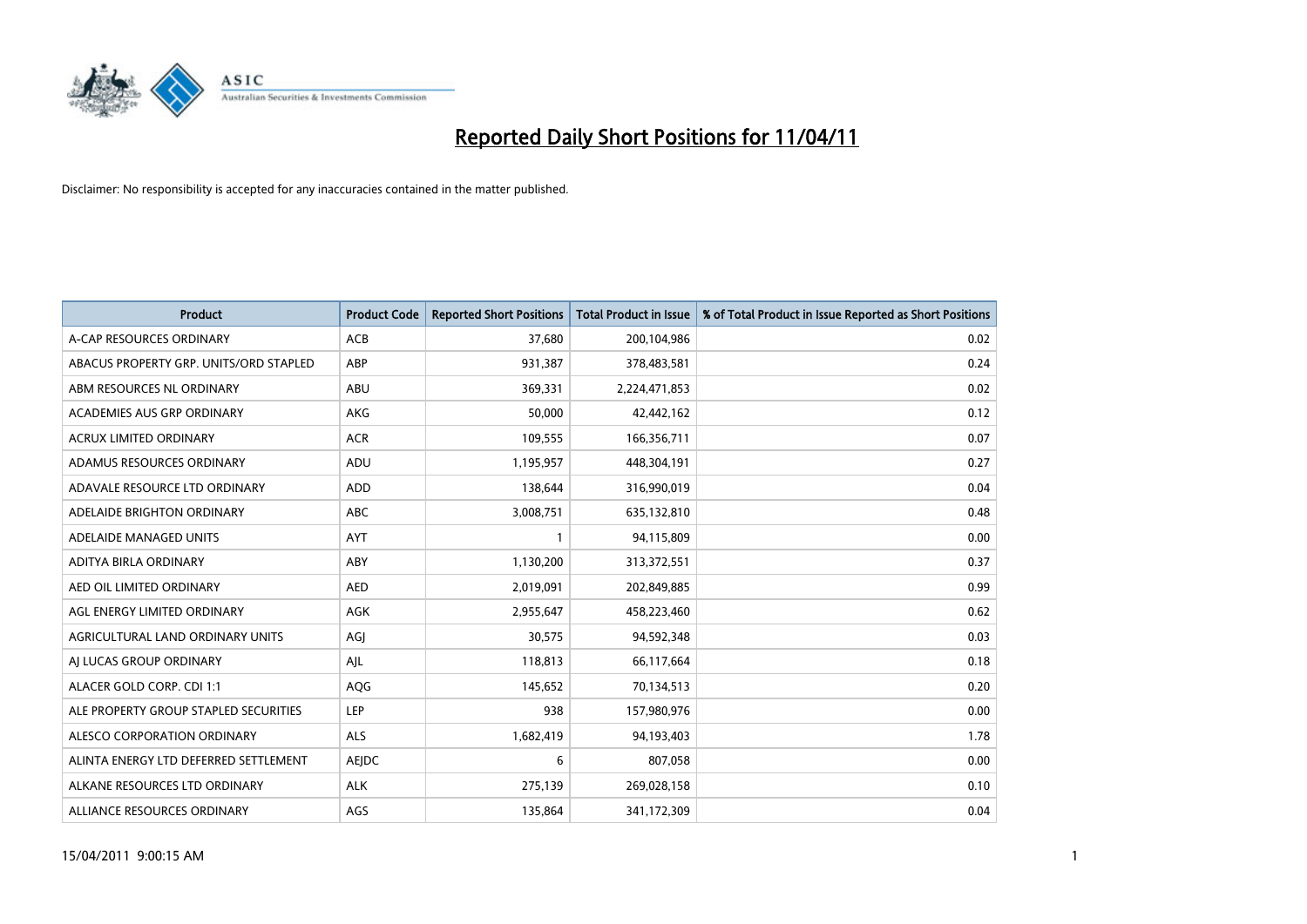

| <b>Product</b>                         | <b>Product Code</b> | <b>Reported Short Positions</b> | <b>Total Product in Issue</b> | % of Total Product in Issue Reported as Short Positions |
|----------------------------------------|---------------------|---------------------------------|-------------------------------|---------------------------------------------------------|
| ALLIED GOLD LIMITED ORDINARY           | <b>ALD</b>          | 1,295,908                       | 1,042,206,569                 | 0.12                                                    |
| ALUMINA LIMITED ORDINARY               | <b>AWC</b>          | 25,719,844                      | 2,440,196,187                 | 1.03                                                    |
| <b>AMADEUS ENERGY ORDINARY</b>         | AMU                 | 454,000                         | 300,288,855                   | 0.15                                                    |
| AMALGAMATED HOLDINGS ORDINARY          | AHD                 | 12,007                          | 157,458,568                   | 0.01                                                    |
| AMCOM TELECOMM. ORDINARY               | <b>AMM</b>          | 24,782                          | 716,812,103                   | 0.00                                                    |
| AMCOR LIMITED ORDINARY                 | <b>AMC</b>          | 7,323,509                       | 1,226,387,533                 | 0.57                                                    |
| AMP LIMITED ORDINARY                   | AMP                 | 16,244,966                      | 2,789,686,764                 | 0.56                                                    |
| AMPELLA MINING ORDINARY                | <b>AMX</b>          | 232,554                         | 203,285,108                   | 0.11                                                    |
| ANGLOGOLD ASHANTI CDI 5:1              | AGG                 | 4                               | 89,207,765                    | 0.00                                                    |
| ANSELL LIMITED ORDINARY                | <b>ANN</b>          | 3,659,035                       | 133,007,903                   | 2.75                                                    |
| ANTARES ENERGY LTD ORDINARY            | <b>AZZ</b>          | 101,632                         | 283,000,000                   | 0.04                                                    |
| ANZ BANKING GRP LTD ORDINARY           | ANZ                 | 5,923,081                       | 2,596,414,163                 | 0.22                                                    |
| APA GROUP STAPLED SECURITIES           | <b>APA</b>          | 5,703,030                       | 556,193,951                   | 1.01                                                    |
| APEX MINERALS NL ORDINARY              | <b>AXM</b>          | 885.146                         | 5,550,243,713                 | 0.02                                                    |
| APN EUROPEAN RETAIL UNITS STAPLED SEC. | <b>AEZ</b>          | 11,832                          | 544,910,660                   | 0.00                                                    |
| APN NEWS & MEDIA ORDINARY              | <b>APN</b>          | 20,008,473                      | 618,568,292                   | 3.26                                                    |
| AQUARIUS PLATINUM. ORDINARY            | <b>AQP</b>          | 2,457,687                       | 463,266,640                   | 0.50                                                    |
| AQUILA RESOURCES ORDINARY              | <b>AQA</b>          | 3,493,229                       | 374,323,124                   | 0.94                                                    |
| ARAFURA RESOURCE LTD ORDINARY          | <b>ARU</b>          | 4,833,636                       | 367,930,342                   | 1.33                                                    |
| ARB CORPORATION ORDINARY               | <b>ARP</b>          | 8.776                           | 72,481,302                    | 0.00                                                    |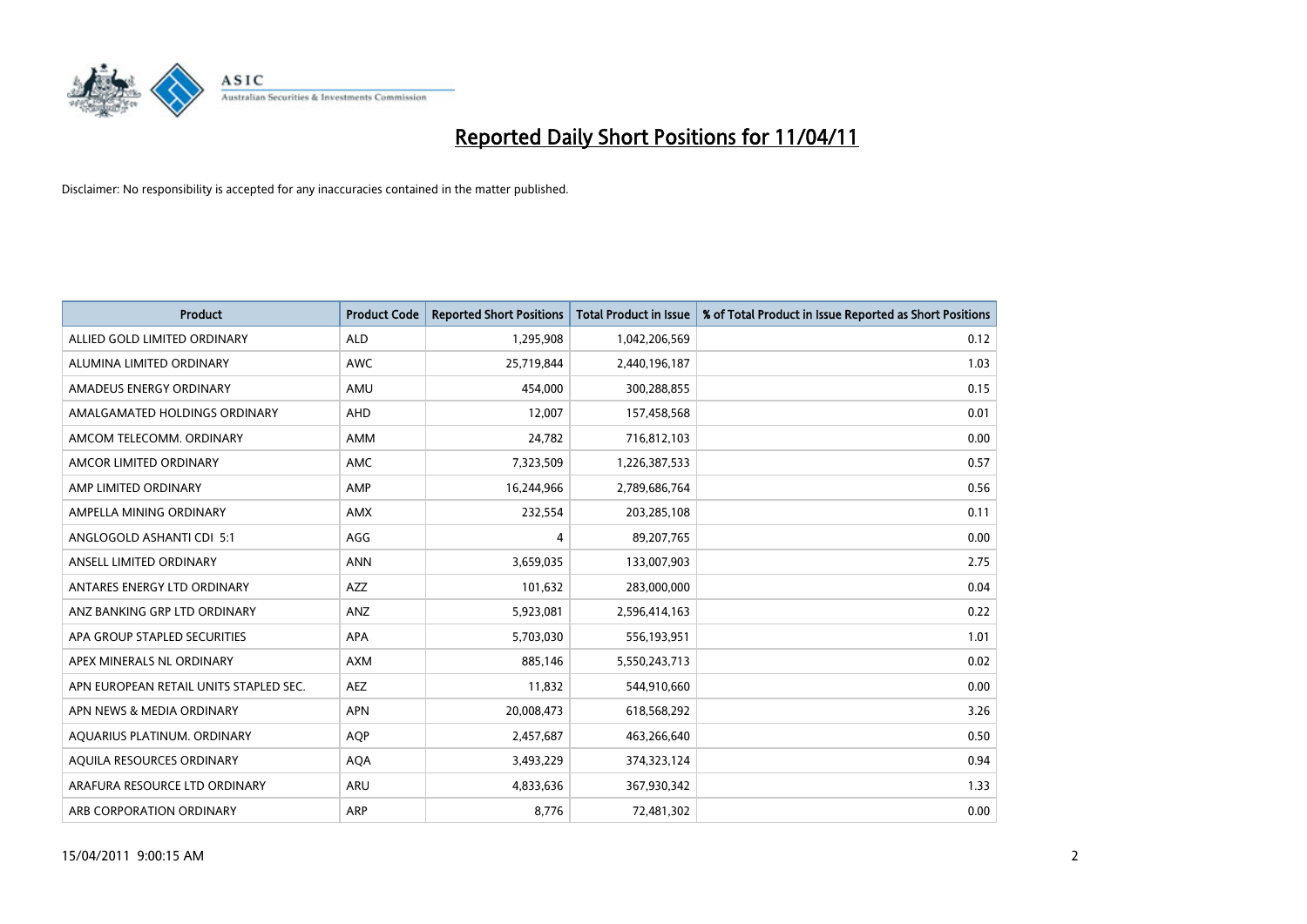

| <b>Product</b>                          | <b>Product Code</b> | <b>Reported Short Positions</b> | Total Product in Issue | % of Total Product in Issue Reported as Short Positions |
|-----------------------------------------|---------------------|---------------------------------|------------------------|---------------------------------------------------------|
| ARDENT LEISURE GROUP STAPLED SECURITIES | AAD                 | 286,739                         | 318,147,978            | 0.08                                                    |
| ARISTOCRAT LEISURE ORDINARY             | ALL                 | 29,176,322                      | 536,480,307            | 5.44                                                    |
| ASCIANO LIMITED ORDINARY                | <b>AIO</b>          | 10,381,770                      | 2,926,103,883          | 0.35                                                    |
| ASG GROUP LIMITED ORDINARY              | <b>ASZ</b>          | 16,669                          | 168,247,718            | 0.01                                                    |
| ASPEN GROUP ORD/UNITS STAPLED           | <b>APZ</b>          | 1,093,581                       | 592,674,670            | 0.16                                                    |
| ASPIRE MINING LTD ORDINARY              | <b>AKM</b>          | 45.362                          | 535,971,483            | 0.01                                                    |
| ASTON RES LTD ORDINARY                  | <b>AZT</b>          | 178,936                         | 204,527,604            | 0.09                                                    |
| ASTRO JAP PROP GROUP STAPLED SECURITIES | AJA                 | 22,712                          | 58,445,002             | 0.05                                                    |
| ASX LIMITED ORDINARY                    | ASX                 | 1,115,487                       | 175,136,729            | 0.65                                                    |
| ATLANTIC LIMITED ORDINARY               | ATI                 | 544,417                         | 112,790,281            | 0.48                                                    |
| ATLAS IRON LIMITED ORDINARY             | <b>AGO</b>          | 2,306,362                       | 815,689,044            | 0.27                                                    |
| AURORA MINERALS LTD ORDINARY            | <b>ARM</b>          | 993                             | 104,167,499            | 0.00                                                    |
| <b>AURORA OIL &amp; GAS ORDINARY</b>    | <b>AUT</b>          | 95,823                          | 403,687,342            | 0.02                                                    |
| <b>AUSDRILL LIMITED ORDINARY</b>        | <b>ASL</b>          | 1,460,281                       | 263,133,904            | 0.54                                                    |
| <b>AUSENCO LIMITED ORDINARY</b>         | AAX                 | 3,372,016                       | 122,987,022            | 2.74                                                    |
| <b>AUSTAL LIMITED ORDINARY</b>          | ASB                 | 160,952                         | 188,069,638            | 0.08                                                    |
| <b>AUSTAR UNITED ORDINARY</b>           | <b>AUN</b>          | 1,691,121                       | 1,271,389,658          | 0.12                                                    |
| AUSTBROKERS HOLDINGS ORDINARY           | <b>AUB</b>          | 2                               | 54,339,433             | 0.00                                                    |
| AUSTIN ENGINEERING ORDINARY             | ANG                 | 9,469                           | 71,714,403             | 0.01                                                    |
| <b>AUSTRALAND ASSETS ASSETS</b>         | <b>AAZPB</b>        | 1,168                           | 2,750,000              | 0.04                                                    |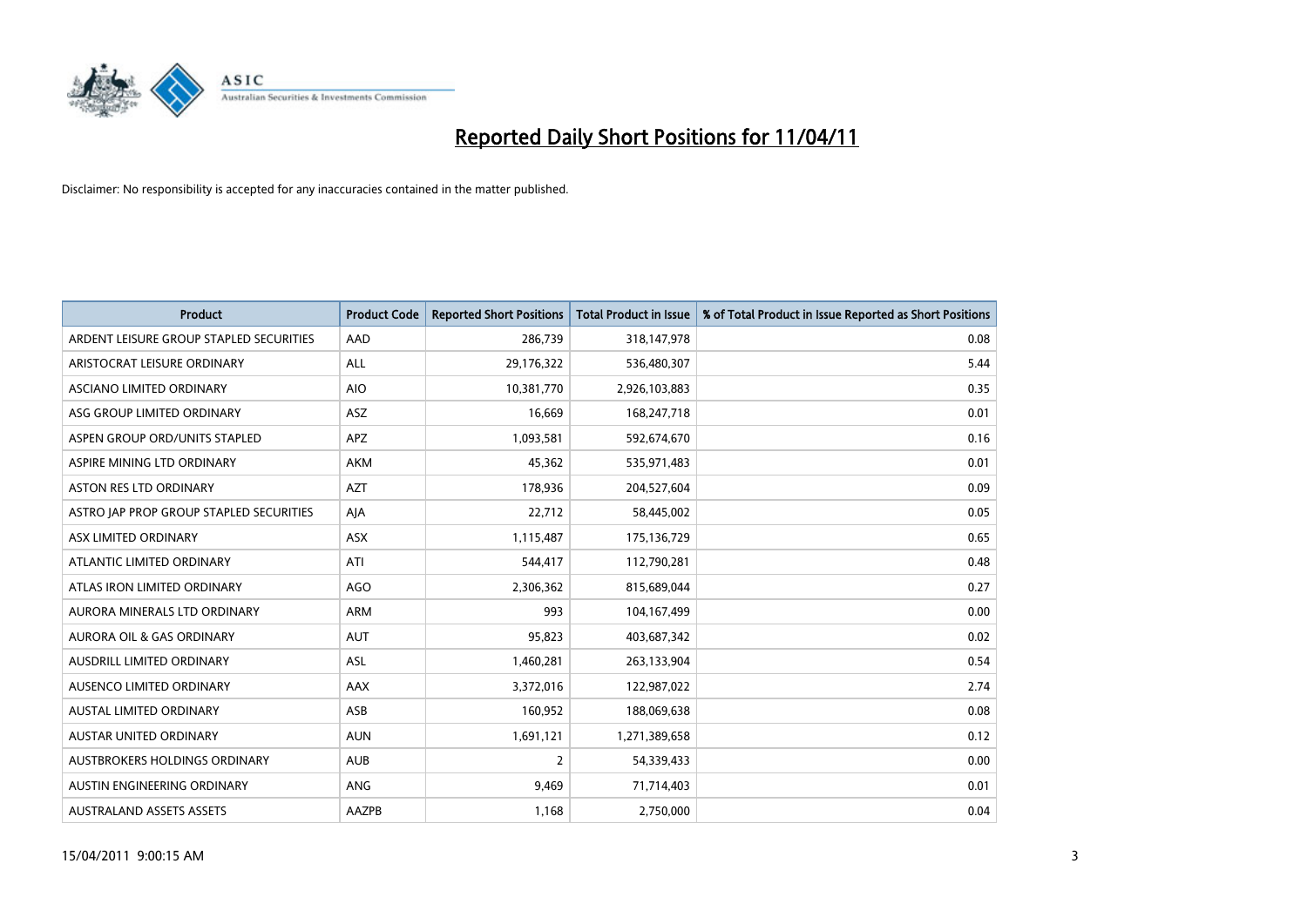

| <b>Product</b>                       | <b>Product Code</b> | <b>Reported Short Positions</b> | <b>Total Product in Issue</b> | % of Total Product in Issue Reported as Short Positions |
|--------------------------------------|---------------------|---------------------------------|-------------------------------|---------------------------------------------------------|
| AUSTRALAND PROPERTY STAPLED SECURITY | <b>ALZ</b>          | 635,009                         | 576,846,597                   | 0.09                                                    |
| AUSTRALIAN AGRICULT, ORDINARY        | AAC                 | 1,667,229                       | 264,264,459                   | 0.62                                                    |
| <b>AUSTRALIAN EDUCATION UNITS</b>    | <b>AEU</b>          | 625,000                         | 134,973,383                   | 0.46                                                    |
| AUSTRALIAN INFRASTR. UNITS/ORDINARY  | <b>AIX</b>          | 770,623                         | 620,733,944                   | 0.12                                                    |
| AUSTRALIAN MINES LTD ORDINARY        | <b>AUZ</b>          | 1,400,000                       | 576,910,315                   | 0.24                                                    |
| AUSTRALIAN PHARM, ORDINARY           | API                 | 2,045,834                       | 488,115,883                   | 0.41                                                    |
| AUTOMOTIVE HOLDINGS ORDINARY         | <b>AHE</b>          | 55,242                          | 226,387,577                   | 0.02                                                    |
| AVEXA LIMITED ORDINARY               | <b>AVX</b>          | 243,657                         | 847,688,779                   | 0.03                                                    |
| AWE LIMITED ORDINARY                 | <b>AWE</b>          | 2,692,951                       | 521,871,941                   | 0.53                                                    |
| AZUMAH RESOURCES ORDINARY            | <b>AZM</b>          | 65,916                          | 272,696,055                   | 0.02                                                    |
| <b>BANDANNA ENERGY ORDINARY</b>      | <b>BND</b>          | 183,125                         | 426,515,482                   | 0.04                                                    |
| BANK OF QUEENSLAND. ORDINARY         | <b>BOO</b>          | 3,015,827                       | 222,072,957                   | 1.32                                                    |
| <b>BANNERMAN RESOURCES ORDINARY</b>  | <b>BMN</b>          | 8.677                           | 234,435,934                   | 0.00                                                    |
| <b>BASS STRAIT OIL CO ORDINARY</b>   | <b>BAS</b>          | 1,482                           | 291,030,250                   | 0.00                                                    |
| BATHURST RESOURCES ORDINARY          | <b>BTU</b>          | 5,684,972                       | 613,741,330                   | 0.92                                                    |
| <b>BAUXITE RESOURCE LTD ORDINARY</b> | <b>BAU</b>          | 96,297                          | 235,379,896                   | 0.04                                                    |
| <b>BC IRON LIMITED ORDINARY</b>      | <b>BCI</b>          | 1,247                           | 94,361,000                    | 0.00                                                    |
| BEACH ENERGY LIMITED ORDINARY        | <b>BPT</b>          | 918,378                         | 1,099,021,290                 | 0.08                                                    |
| BEADELL RESOURCE LTD ORDINARY        | <b>BDR</b>          | 1,319,865                       | 622,147,828                   | 0.21                                                    |
| BENDIGO AND ADELAIDE ORDINARY        | <b>BEN</b>          | 6,616,715                       | 360,048,771                   | 1.82                                                    |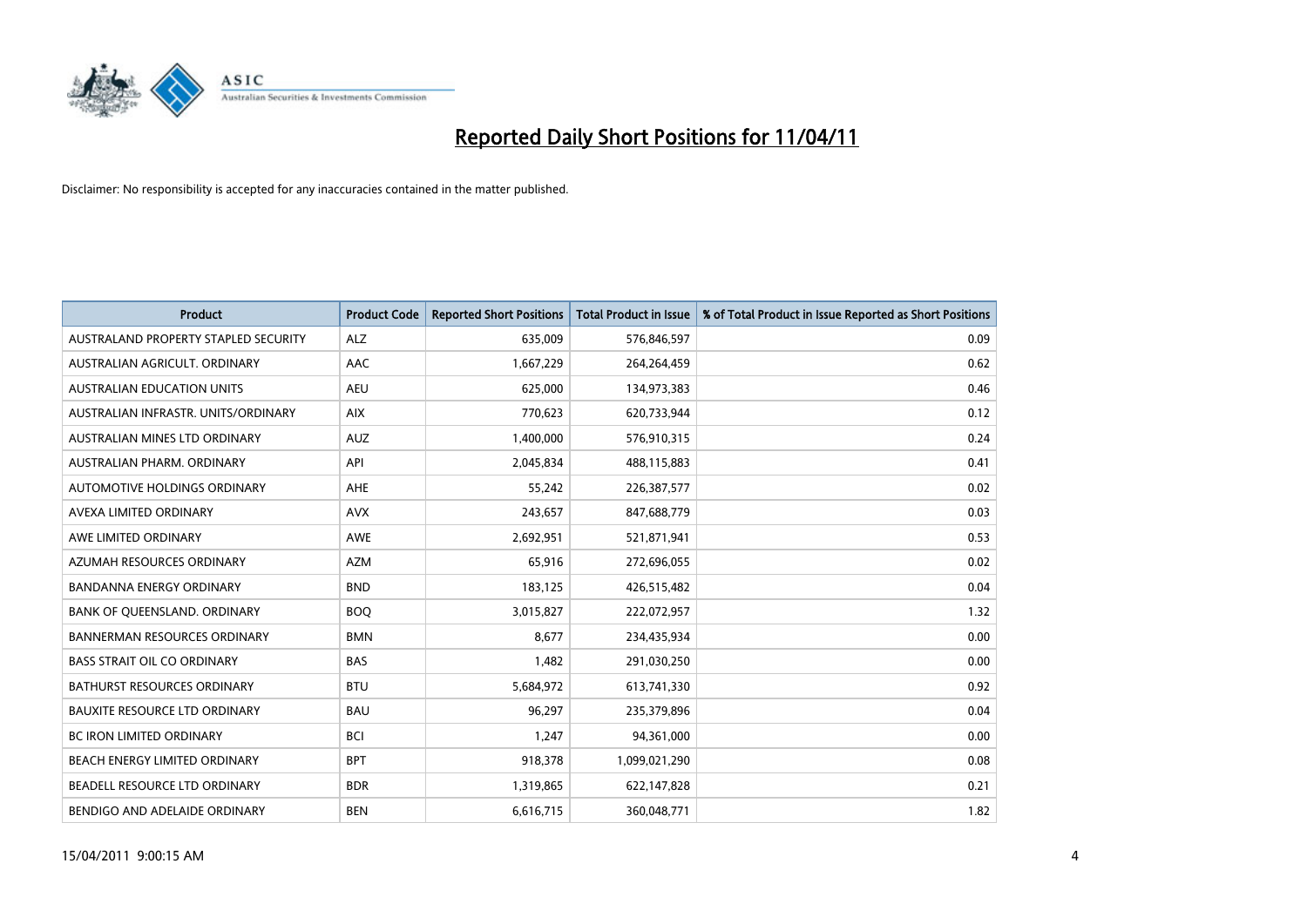

| <b>Product</b>                       | <b>Product Code</b> | <b>Reported Short Positions</b> | <b>Total Product in Issue</b> | % of Total Product in Issue Reported as Short Positions |
|--------------------------------------|---------------------|---------------------------------|-------------------------------|---------------------------------------------------------|
| BERKELEY RESOURCES ORDINARY          | <b>BKY</b>          | 195,011                         | 174,298,273                   | 0.10                                                    |
| BETASHARES ASX FIN ETF UNITS         | <b>OFN</b>          | 28,500                          | 4,509,251                     | 0.63                                                    |
| BETASHARES ASX RES ETF UNITS         | <b>ORE</b>          | 198,220                         | 4,519,432                     | 4.39                                                    |
| BETASHARES US DOLLAR ETF UNITS       | <b>USD</b>          | 5,000                           | 5,253,661                     | 0.10                                                    |
| BHP BILLITON LIMITED ORDINARY        | <b>BHP</b>          | 46,474,940                      | 3,356,081,497                 | 1.37                                                    |
| <b>BILLABONG ORDINARY</b>            | <b>BBG</b>          | 12,676,638                      | 253,613,826                   | 4.99                                                    |
| <b>BIOTA HOLDINGS ORDINARY</b>       | <b>BTA</b>          | 2,006,928                       | 181,417,556                   | 1.10                                                    |
| <b>BISALLOY STEEL ORDINARY</b>       | <b>BIS</b>          | 84,480                          | 216,455,965                   | 0.04                                                    |
| BKI INVESTMENT LTD ORDINARY          | <b>BKI</b>          | 508                             | 422,863,407                   | 0.00                                                    |
| <b>BLACKTHORN RESOURCES ORDINARY</b> | <b>BTR</b>          | 35,848                          | 106,885,300                   | 0.03                                                    |
| BLUESCOPE STEEL LTD ORDINARY         | <b>BSL</b>          | 14, 142, 575                    | 1,842,207,385                 | 0.77                                                    |
| <b>BOART LONGYEAR ORDINARY</b>       | <b>BLY</b>          | 4,440,252                       | 461, 163, 412                 | 0.96                                                    |
| <b>BOOM LOGISTICS ORDINARY</b>       | <b>BOL</b>          | 337,999                         | 461,500,712                   | 0.07                                                    |
| BORAL LIMITED, ORDINARY              | <b>BLD</b>          | 24,624,124                      | 729,925,990                   | 3.34                                                    |
| BOTSWANA METALS LTD ORDINARY         | <b>BML</b>          | 7,000                           | 143,717,013                   | 0.00                                                    |
| <b>BOW ENERGY LIMITED ORDINARY</b>   | <b>BOW</b>          | 3,039,888                       | 348,972,041                   | 0.88                                                    |
| <b>BRADKEN LIMITED ORDINARY</b>      | <b>BKN</b>          | 823,994                         | 142,829,226                   | 0.56                                                    |
| <b>BRAMBLES LIMITED ORDINARY</b>     | <b>BXB</b>          | 15,808,377                      | 1,451,248,324                 | 1.05                                                    |
| <b>BREVILLE GROUP LTD ORDINARY</b>   | <b>BRG</b>          | 2,820                           | 129,995,322                   | 0.00                                                    |
| <b>BRICKWORKS LIMITED ORDINARY</b>   | <b>BKW</b>          | 11,278                          | 147,567,333                   | 0.01                                                    |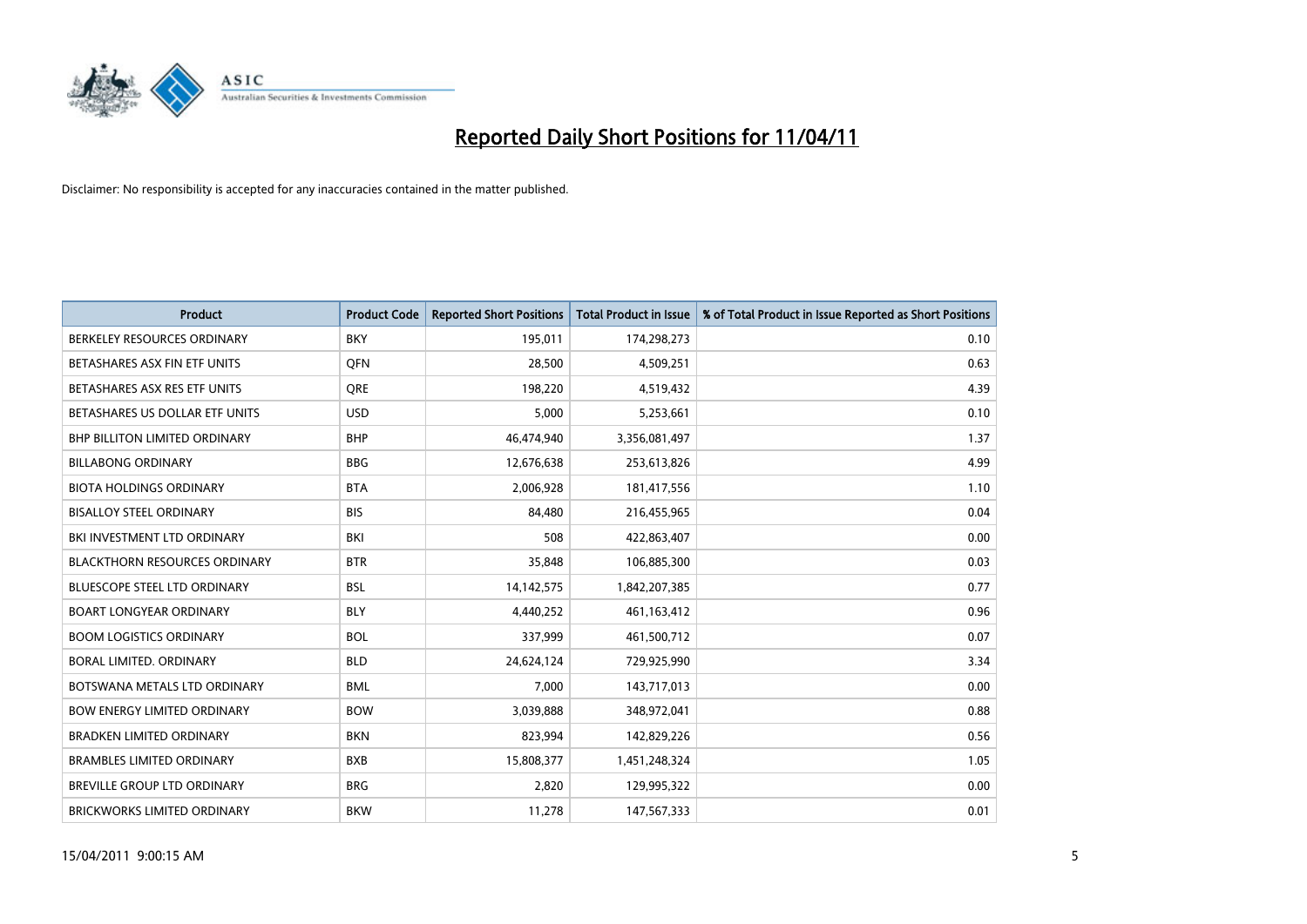

| <b>Product</b>                        | <b>Product Code</b> | <b>Reported Short Positions</b> | Total Product in Issue | % of Total Product in Issue Reported as Short Positions |
|---------------------------------------|---------------------|---------------------------------|------------------------|---------------------------------------------------------|
| <b>BROCKMAN RESOURCES ORDINARY</b>    | <b>BRM</b>          | 68,007                          | 144,803,151            | 0.05                                                    |
| <b>BURU ENERGY ORDINARY</b>           | <b>BRU</b>          | 7,733,251                       | 182,780,549            | 4.24                                                    |
| <b>BWP TRUST ORDINARY UNITS</b>       | <b>BWP</b>          | 332,674                         | 520,012,793            | 0.06                                                    |
| CABCHARGE AUSTRALIA ORDINARY          | CAB                 | 809,097                         | 120,437,014            | 0.65                                                    |
| <b>CALTEX AUSTRALIA ORDINARY</b>      | <b>CTX</b>          | 4,748,716                       | 270,000,000            | 1.75                                                    |
| <b>CAMPBELL BROTHERS ORDINARY</b>     | CPB                 | 125,228                         | 67,503,411             | 0.18                                                    |
| CAPE LAMBERT RES LTD ORDINARY         | <b>CFE</b>          | 1,218,064                       | 571,849,603            | 0.20                                                    |
| <b>CARBON ENERGY ORDINARY</b>         | <b>CNX</b>          | 704,086                         | 698,517,858            | 0.09                                                    |
| CARDNO LIMITED ORDINARY               | CDD                 | 1,072                           | 106,840,756            | 0.00                                                    |
| CARNARVON PETROLEUM ORDINARY          | <b>CVN</b>          | 908,414                         | 687,820,634            | 0.13                                                    |
| <b>CARNEGIE WAVE ENERGY ORDINARY</b>  | <b>CWE</b>          | 83,000                          | 859,087,627            | 0.01                                                    |
| <b>CARPATHIAN RESOURCES ORDINARY</b>  | <b>CPN</b>          | 75,000                          | 265,533,501            | 0.03                                                    |
| CARPENTARIA EXP. LTD ORDINARY         | CAP                 | 9.777                           | 98,741,301             | 0.01                                                    |
| CARSALES.COM LTD ORDINARY             | <b>CRZ</b>          | 3,071,292                       | 234,338,300            | 1.31                                                    |
| CASH CONVERTERS ORD/DIV ACCESS        | CCV                 | 68,191                          | 379,761,025            | 0.01                                                    |
| <b>CASPIAN OIL &amp; GAS ORDINARY</b> | <b>CIG</b>          | 50,000                          | 1,331,500,513          | 0.00                                                    |
| CATALPA RESOURCES ORDINARY            | <b>CAH</b>          | 158,024                         | 177,954,355            | 0.09                                                    |
| CEC GROUP LIMITED ORDINARY            | <b>CEG</b>          | 1,750                           | 79,662,662             | 0.00                                                    |
| <b>CELLNET GROUP ORDINARY</b>         | <b>CLT</b>          | 1,342                           | 61,596,082             | 0.00                                                    |
| CENTRAL PETROLEUM ORDINARY            | <b>CTP</b>          | 391,955                         | 982,298,842            | 0.04                                                    |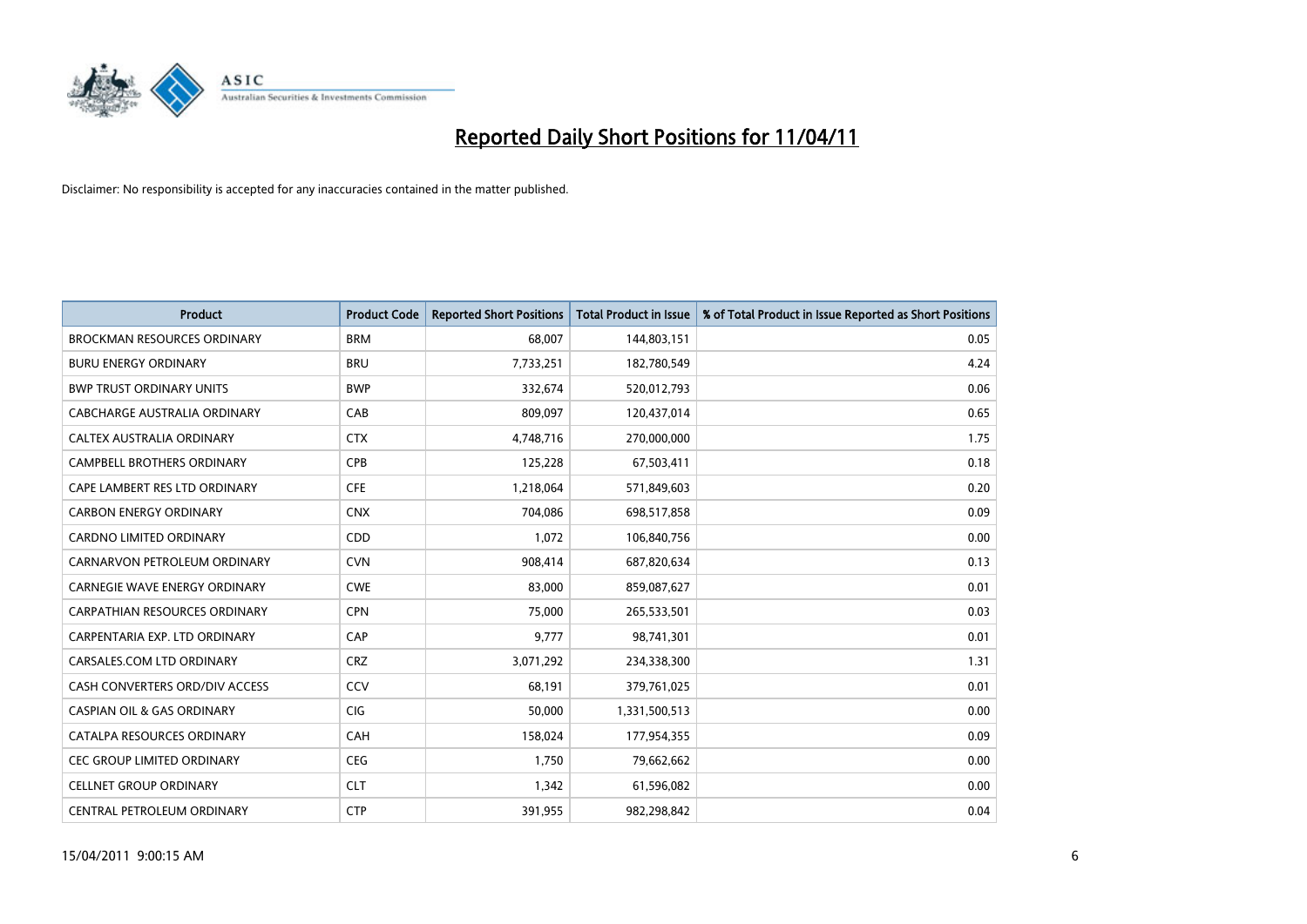

| <b>Product</b>                             | <b>Product Code</b> | <b>Reported Short Positions</b> | <b>Total Product in Issue</b> | % of Total Product in Issue Reported as Short Positions |
|--------------------------------------------|---------------------|---------------------------------|-------------------------------|---------------------------------------------------------|
| <b>CENTRO PROPERTIES UNITS/ORD STAPLED</b> | <b>CNP</b>          | 50,344                          | 972,414,514                   | 0.00                                                    |
| CENTRO RETAIL GROUP STAPLED SECURITIES     | <b>CER</b>          | 735,247                         | 2,286,399,424                 | 0.03                                                    |
| <b>CERAMIC FUEL CELLS ORDINARY</b>         | <b>CFU</b>          | 314,573                         | 1,201,353,566                 | 0.02                                                    |
| CFS RETAIL PROPERTY UNITS                  | <b>CFX</b>          | 41,655,378                      | 2,839,591,911                 | 1.47                                                    |
| CGA MINING LIMITED ORDINARY                | <b>CGX</b>          | 153,030                         | 333,265,726                   | 0.04                                                    |
| <b>CHALLENGER DIV.PRO. STAPLED UNITS</b>   | CDI                 | 29.057                          | 913,426,007                   | 0.00                                                    |
| <b>CHALLENGER INFRAST, STAPLED UNITS</b>   | <b>CIF</b>          | 8,176                           | 316,223,785                   | 0.00                                                    |
| <b>CHALLENGER LIMITED ORDINARY</b>         | <b>CGF</b>          | 4,801,843                       | 500,753,078                   | 0.95                                                    |
| CHANDLER MACLEOD LTD ORDINARY              | <b>CMG</b>          | 11,970                          | 463,971,344                   | 0.00                                                    |
| CHARTER HALL GROUP STAPLED US PROHIBIT.    | <b>CHC</b>          | 1,034,531                       | 306,341,814                   | 0.33                                                    |
| <b>CHARTER HALL OFFICE UNIT</b>            | CQO                 | 1,260,655                       | 493,319,730                   | 0.24                                                    |
| <b>CHARTER HALL RETAIL UNITS</b>           | <b>COR</b>          | 1,070,988                       | 305,810,723                   | 0.34                                                    |
| CHEMGENEX PHARMACEUT ORDINARY              | <b>CXS</b>          | 906,663                         | 313,348,870                   | 0.29                                                    |
| CITIGOLD CORP LTD ORDINARY                 | <b>CTO</b>          | 2,059,217                       | 1,040,278,301                 | 0.20                                                    |
| <b>CLEAN SEAS TUNA ORDINARY</b>            | <b>CSS</b>          | 15,278                          | 480,829,414                   | 0.00                                                    |
| CLINUVEL PHARMACEUT, ORDINARY              | <b>CUV</b>          | 4.127                           | 30,381,706                    | 0.01                                                    |
| <b>CLOUGH LIMITED ORDINARY</b>             | <b>CLO</b>          | 258,664                         | 769,796,269                   | 0.03                                                    |
| <b>COAL &amp; ALLIED ORDINARY</b>          | <b>CNA</b>          | 8,107                           | 86,584,735                    | 0.01                                                    |
| COAL OF AFRICA LTD ORDINARY                | <b>CZA</b>          | 467,541                         | 530,639,661                   | 0.08                                                    |
| COALSPUR MINES LTD ORDINARY                | <b>CPL</b>          | 1,203,937                       | 491,237,867                   | 0.22                                                    |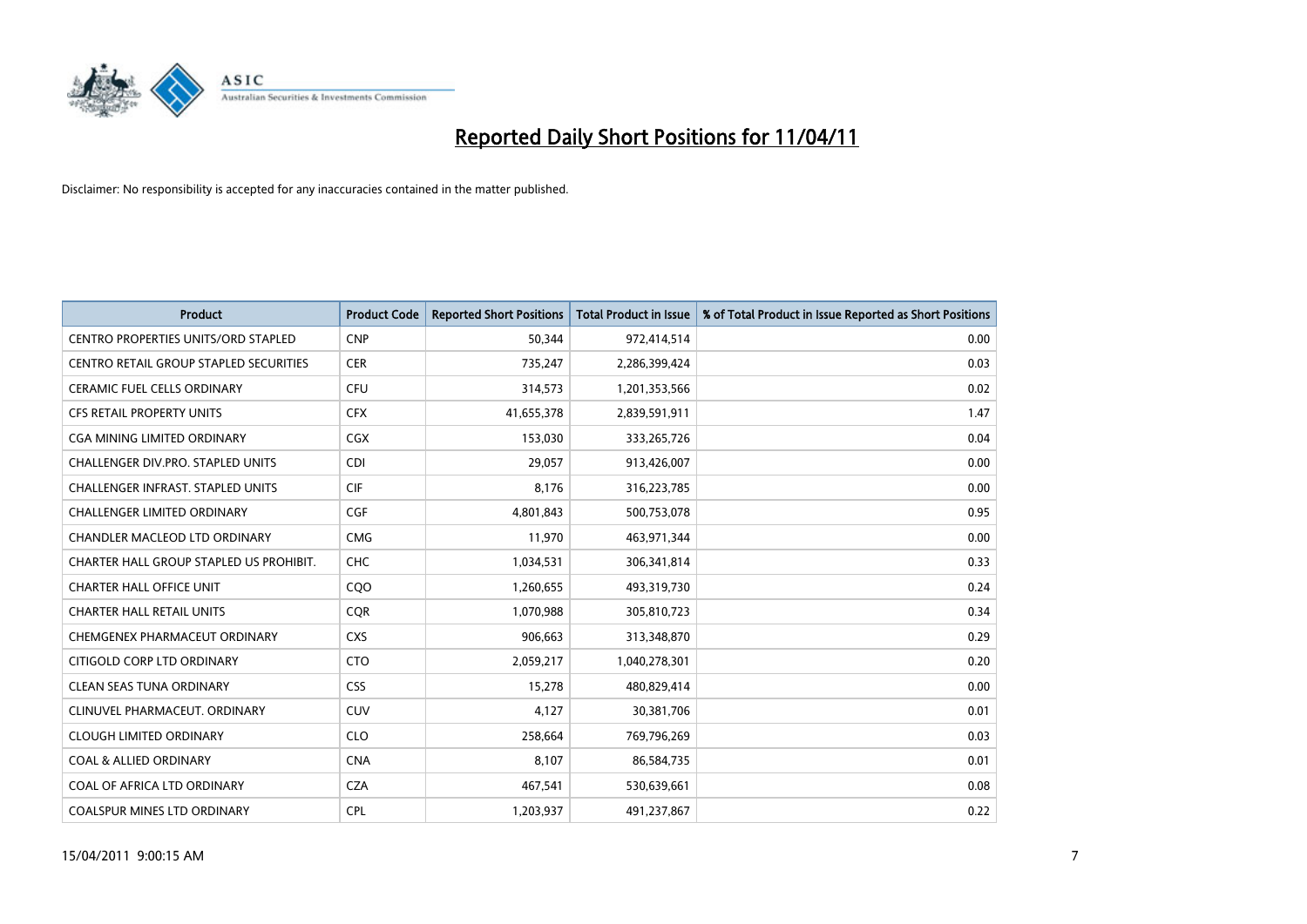

| <b>Product</b>                          | <b>Product Code</b> | <b>Reported Short Positions</b> | <b>Total Product in Issue</b> | % of Total Product in Issue Reported as Short Positions |
|-----------------------------------------|---------------------|---------------------------------|-------------------------------|---------------------------------------------------------|
| <b>COBAR CONSOLIDATED ORDINARY</b>      | CCU                 | 20,719                          | 146,939,316                   | 0.01                                                    |
| COCA-COLA AMATIL ORDINARY               | <b>CCL</b>          | 9,006,248                       | 756,260,917                   | 1.15                                                    |
| <b>COCHLEAR LIMITED ORDINARY</b>        | <b>COH</b>          | 1,543,637                       | 56,745,023                    | 2.71                                                    |
| COCKATOO COAL ORDINARY                  | <b>COK</b>          | 7,195,018                       | 1,016,096,908                 | 0.70                                                    |
| COMMONWEALTH BANK, ORDINARY             | <b>CBA</b>          | 15,220,565                      | 1,548,932,074                 | 0.95                                                    |
| <b>COMMONWEALTH PROP ORDINARY UNITS</b> | <b>CPA</b>          | 17,160,704                      | 2,449,599,711                 | 0.71                                                    |
| <b>COMPASS RESOURCES ORDINARY</b>       | <b>CMR</b>          | 160.952                         | 147,402,920                   | 0.11                                                    |
| <b>COMPUTERSHARE LTD ORDINARY</b>       | <b>CPU</b>          | 3,121,326                       | 555,664,059                   | 0.54                                                    |
| CONNECTEAST GROUP STAPLED               | <b>CEU</b>          | 45,355,208                      | 3,940,145,951                 | 1.15                                                    |
| <b>CONOUEST MINING ORDINARY</b>         | <b>COT</b>          | 229,973                         | 583,241,478                   | 0.03                                                    |
| CONSOLIDATED MEDIA, ORDINARY            | <b>CMI</b>          | 3,031,944                       | 561,834,996                   | 0.54                                                    |
| <b>CONTANGO MICROCAP ORDINARY</b>       | <b>CTN</b>          | 7,500                           | 145,708,783                   | 0.01                                                    |
| CONTINENTAL COAL LTD ORDINARY           | <b>CCC</b>          | 677,418                         | 1,980,616,757                 | 0.03                                                    |
| <b>COOPER ENERGY LTD ORDINARY</b>       | <b>COE</b>          | 89,539                          | 292,576,001                   | 0.03                                                    |
| COPPER STRIKE LTD ORDINARY              | <b>CSE</b>          | 714                             | 129,455,571                   | 0.00                                                    |
| <b>CORDLIFE LIMITED ORDINARY</b>        | CBB                 |                                 | 145,360,920                   | 0.00                                                    |
| <b>CRANE GROUP LIMITED ORDINARY</b>     | <b>CRG</b>          | 35,858                          | 79,110,667                    | 0.04                                                    |
| <b>CROMWELL PROP STAPLED SECURITIES</b> | <b>CMW</b>          | 112,272                         | 962,845,605                   | 0.01                                                    |
| <b>CROWN LIMITED ORDINARY</b>           | <b>CWN</b>          | 2,997,392                       | 754,131,800                   | 0.39                                                    |
| <b>CSG LIMITED ORDINARY</b>             | CSV                 | 671,495                         | 245,683,695                   | 0.27                                                    |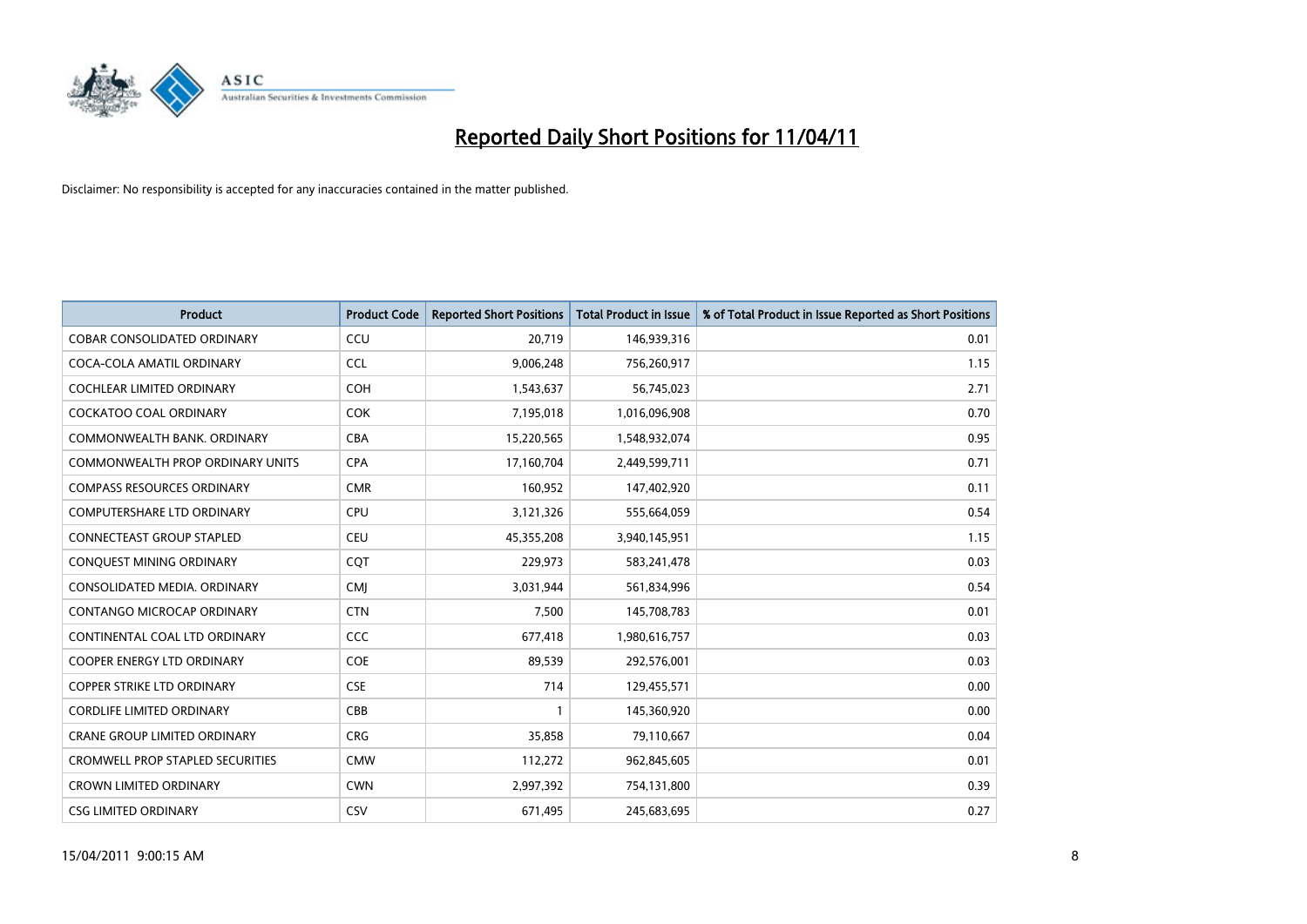

| <b>Product</b>                     | <b>Product Code</b> | <b>Reported Short Positions</b> | Total Product in Issue | % of Total Product in Issue Reported as Short Positions |
|------------------------------------|---------------------|---------------------------------|------------------------|---------------------------------------------------------|
| <b>CSL LIMITED ORDINARY</b>        | <b>CSL</b>          | 8,577,106                       | 541,202,786            | 1.54                                                    |
| <b>CSR LIMITED ORDINARY</b>        | <b>CSR</b>          | 7,972,294                       | 506,000,315            | 1.58                                                    |
| <b>CUDECO LIMITED ORDINARY</b>     | CDU                 | 774,947                         | 145,512,643            | 0.52                                                    |
| <b>CUSTOMERS LIMITED ORDINARY</b>  | <b>CUS</b>          | 80,163                          | 134,869,357            | 0.05                                                    |
| DART ENERGY LTD ORDINARY           | <b>DTE</b>          | 130,923                         | 587,210,672            | 0.01                                                    |
| DAVID JONES LIMITED ORDINARY       | <b>DJS</b>          | 20,111,265                      | 514,034,694            | 3.91                                                    |
| DECMIL GROUP LIMITED ORDINARY      | <b>DCG</b>          | 17,397                          | 124,204,568            | 0.01                                                    |
| DEEP YELLOW LIMITED ORDINARY       | <b>DYL</b>          | 15,876                          | 1,127,534,458          | 0.00                                                    |
| DEVINE LIMITED ORDINARY            | <b>DVN</b>          | 1,000                           | 634,918,223            | 0.00                                                    |
| DEXUS PROPERTY GROUP STAPLED UNITS | <b>DXS</b>          | 13,499,709                      | 4,839,024,176          | 0.28                                                    |
| DISCOVERY METALS LTD ORDINARY      | <b>DML</b>          | 475,990                         | 437,114,481            | 0.10                                                    |
| DOMINO PIZZA ENTERPR ORDINARY      | <b>DMP</b>          | 295,003                         | 68,407,674             | 0.43                                                    |
| DOWNER EDI LIMITED ORDINARY        | <b>DOW</b>          | 3,626,583                       | 429,100,296            | 0.84                                                    |
| DUET GROUP STAPLED US PROHIBIT.    | <b>DUE</b>          | 1,762,058                       | 909,692,991            | 0.20                                                    |
| DULUXGROUP LIMITED ORDINARY        | <b>DLX</b>          | 7,015,141                       | 367,456,259            | 1.90                                                    |
| <b>EASTERN STAR GAS ORDINARY</b>   | ESG                 | 6,018,559                       | 991,567,041            | 0.60                                                    |
| EDT RETAIL TRUST UNITS             | <b>EDT</b>          | 117,407                         | 4,700,290,868          | 0.00                                                    |
| ELDERS LIMITED HYBRIDS             | <b>ELDPA</b>        | 180,446                         | 1,500,000              | 12.03                                                   |
| <b>ELDERS LIMITED ORDINARY</b>     | <b>ELD</b>          | 14,071,862                      | 448,598,480            | 3.12                                                    |
| ELDORADO GOLD CORP CDI 1:1         | EAU                 | 104,851                         | 19,644,760             | 0.52                                                    |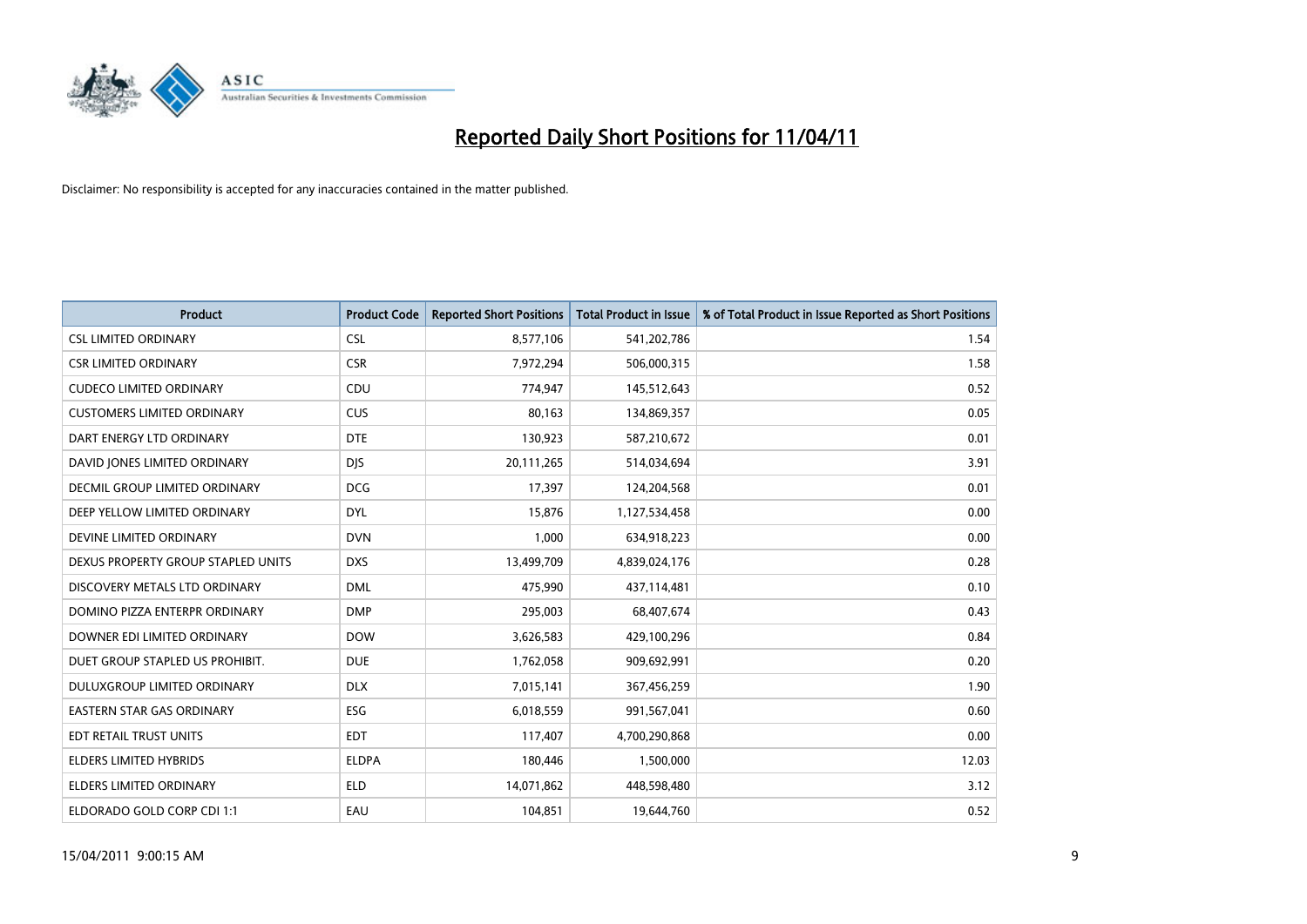

| Product                                   | <b>Product Code</b> | <b>Reported Short Positions</b> | <b>Total Product in Issue</b> | % of Total Product in Issue Reported as Short Positions |
|-------------------------------------------|---------------------|---------------------------------|-------------------------------|---------------------------------------------------------|
| ELIXIR PETROLEUM LTD ORDINARY             | <b>EXR</b>          | 324,400                         | 188,988,472                   | 0.17                                                    |
| <b>EMECO HOLDINGS ORDINARY</b>            | <b>EHL</b>          | 706,277                         | 631,237,586                   | 0.10                                                    |
| <b>ENERGY RESOURCES ORDINARY 'A'</b>      | <b>ERA</b>          | 2,797,136                       | 190,737,934                   | 1.47                                                    |
| ENERGY WORLD CORPOR. ORDINARY             | <b>EWC</b>          | 8,100,277                       | 1,561,166,672                 | 0.51                                                    |
| <b>ENTEK ENERGY LTD ORDINARY</b>          | <b>ETE</b>          | 489,903                         | 287,692,575                   | 0.17                                                    |
| <b>ENTELLECT LIMITED ORDINARY</b>         | <b>ESN</b>          | 464.050                         | 87,239,240                    | 0.53                                                    |
| ENVESTRA LIMITED ORDINARY                 | <b>ENV</b>          | 2,959,675                       | 1,430,398,609                 | 0.21                                                    |
| EQUINOX MINERALS LTD CHESS DEPOSITARY INT | EON                 | 3,003,025                       | 879,237,776                   | 0.33                                                    |
| <b>EVEREST FINANCIAL ORDINARY</b>         | <b>EFG</b>          | 4,300                           | 25,143,824                    | 0.02                                                    |
| <b>EXTRACT RESOURCES ORDINARY</b>         | <b>EXT</b>          | 440,289                         | 250,851,367                   | 0.17                                                    |
| FAIRFAX MEDIA LTD ORDINARY                | <b>FXI</b>          | 335,998,676                     | 2,351,955,725                 | 14.26                                                   |
| <b>FAR LTD ORDINARY</b>                   | <b>FAR</b>          | 20,961,487                      | 1,245,351,164                 | 1.68                                                    |
| FERRAUS LIMITED ORDINARY                  | <b>FRS</b>          | 335,627                         | 208,700,890                   | 0.16                                                    |
| FERRAUS LIMITED ORDINARY EX OFFER         | <b>FRSN</b>         | 3,825                           | 40,697,675                    | 0.01                                                    |
| FISHER & PAYKEL APP. ORDINARY             | <b>FPA</b>          | 18,298                          | 724,235,162                   | 0.00                                                    |
| FISHER & PAYKEL H. ORDINARY               | <b>FPH</b>          | 2,529,663                       | 520,473,867                   | 0.49                                                    |
| FKP PROPERTY GROUP STAPLED SECURITIES     | <b>FKP</b>          | 19,520,674                      | 1,184,196,147                 | 1.65                                                    |
| FLEETWOOD CORP ORDINARY                   | <b>FWD</b>          | 128,659                         | 57,820,053                    | 0.22                                                    |
| FLETCHER BUILDING ORDINARY                | <b>FBU</b>          | 1,611,129                       | 674,996,260                   | 0.23                                                    |
| FLEXIGROUP LIMITED ORDINARY               | <b>FXL</b>          | 47,533                          | 275,472,492                   | 0.02                                                    |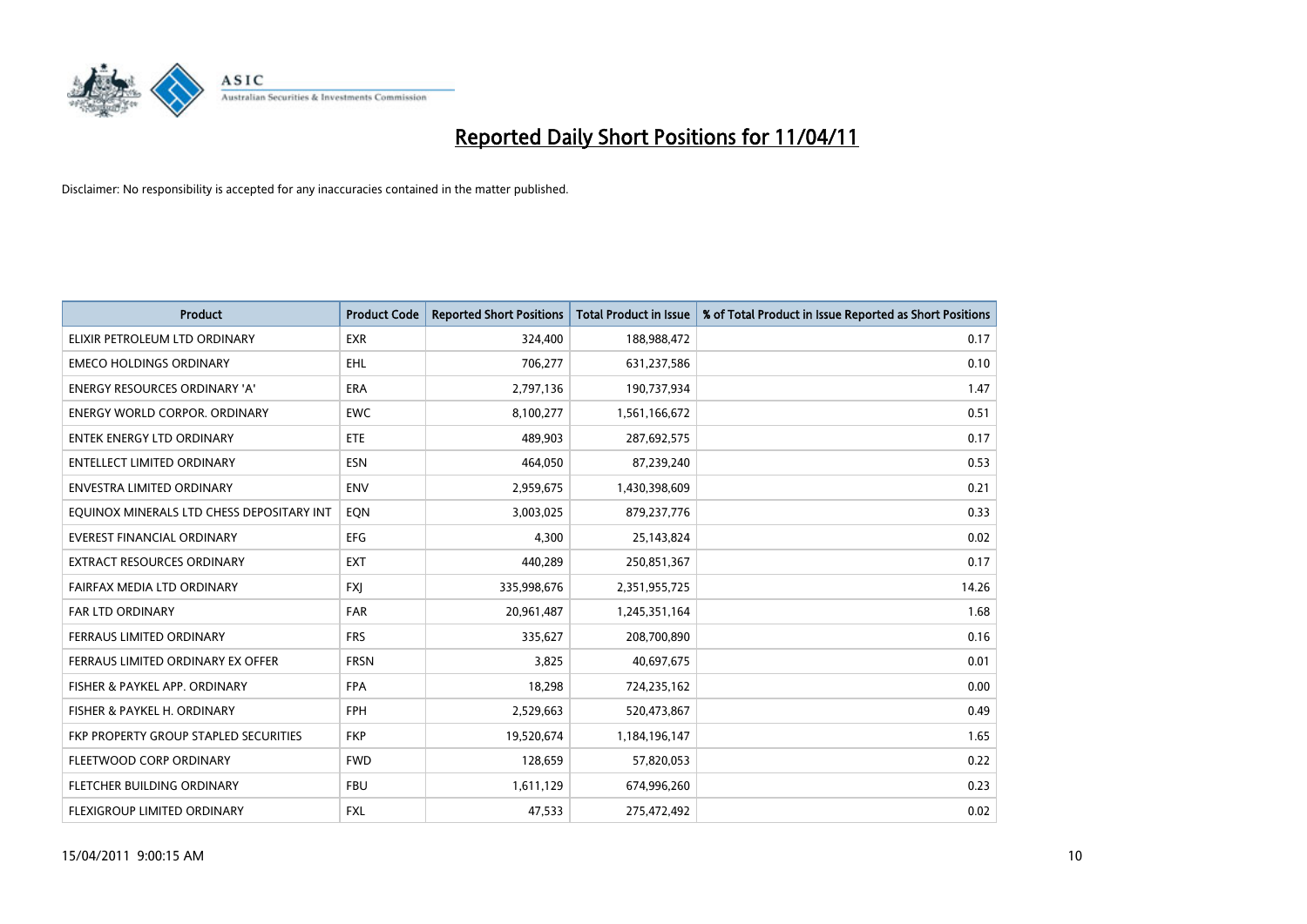

| <b>Product</b>                            | <b>Product Code</b> | <b>Reported Short Positions</b> | Total Product in Issue | % of Total Product in Issue Reported as Short Positions |
|-------------------------------------------|---------------------|---------------------------------|------------------------|---------------------------------------------------------|
| <b>FLIGHT CENTRE ORDINARY</b>             | <b>FLT</b>          | 3,136,755                       | 99,932,678             | 3.12                                                    |
| FLINDERS MINES LTD ORDINARY               | <b>FMS</b>          | 21,430,007                      | 1,820,634,571          | 1.16                                                    |
| <b>FOCUS MINERALS LTD ORDINARY</b>        | <b>FML</b>          | 5,630,232                       | 2,897,410,520          | 0.19                                                    |
| FORGE GROUP LIMITED ORDINARY              | <b>FGE</b>          | 9,426                           | 82,924,014             | 0.01                                                    |
| FORTE ENERGY NL ORDINARY                  | <b>FTE</b>          | 2,658,986                       | 669,756,735            | 0.40                                                    |
| FORTESCUE METALS GRP ORDINARY             | <b>FMG</b>          | 10,389,705                      | 3,112,917,409          | 0.32                                                    |
| <b>FOSTER'S GROUP ORDINARY</b>            | FGL                 | 8,545,496                       | 1,940,782,034          | 0.44                                                    |
| FTD CORPORATION ORDINARY                  | <b>FTD</b>          | 8,088                           | 33,474,593             | 0.02                                                    |
| <b>FUNTASTIC LIMITED ORDINARY</b>         | <b>FUN</b>          | 322,528                         | 340,997,682            | 0.09                                                    |
| <b>G.U.D. HOLDINGS ORDINARY</b>           | GUD                 | 337,430                         | 69,089,611             | 0.48                                                    |
| <b>GALAXY RESOURCES ORDINARY</b>          | <b>GXY</b>          | 707,312                         | 214,236,091            | 0.33                                                    |
| <b>GEODYNAMICS LIMITED ORDINARY</b>       | GDY                 | 220,613                         | 335,700,525            | 0.07                                                    |
| <b>GINDALBIE METALS LTD ORDINARY</b>      | <b>GBG</b>          | 16,875,976                      | 935,215,590            | 1.81                                                    |
| <b>GLOBAL MINING ORDINARY</b>             | <b>GMI</b>          | 8.951                           | 191,820,968            | 0.00                                                    |
| <b>GLOUCESTER COAL ORDINARY</b>           | GCL                 | 313,097                         | 140,447,062            | 0.22                                                    |
| <b>GME RESOURCES LTD ORDINARY</b>         | <b>GME</b>          | 800                             | 302,352,750            | 0.00                                                    |
| <b>GOLD ONE INT LTD ORDINARY</b>          | <b>GDO</b>          | 16,709                          | 807,299,165            | 0.00                                                    |
| <b>GOLDEN WEST RESOURCE ORDINARY</b>      | <b>GWR</b>          | 1,651                           | 192,082,567            | 0.00                                                    |
| <b>GOODMAN FIELDER, ORDINARY</b>          | GFF                 | 38,042,750                      | 1,380,386,438          | 2.77                                                    |
| <b>GOODMAN GROUP STAPLED US PROHIBIT.</b> | <b>GMG</b>          | 7.888.445                       | 6,893,222,796          | 0.10                                                    |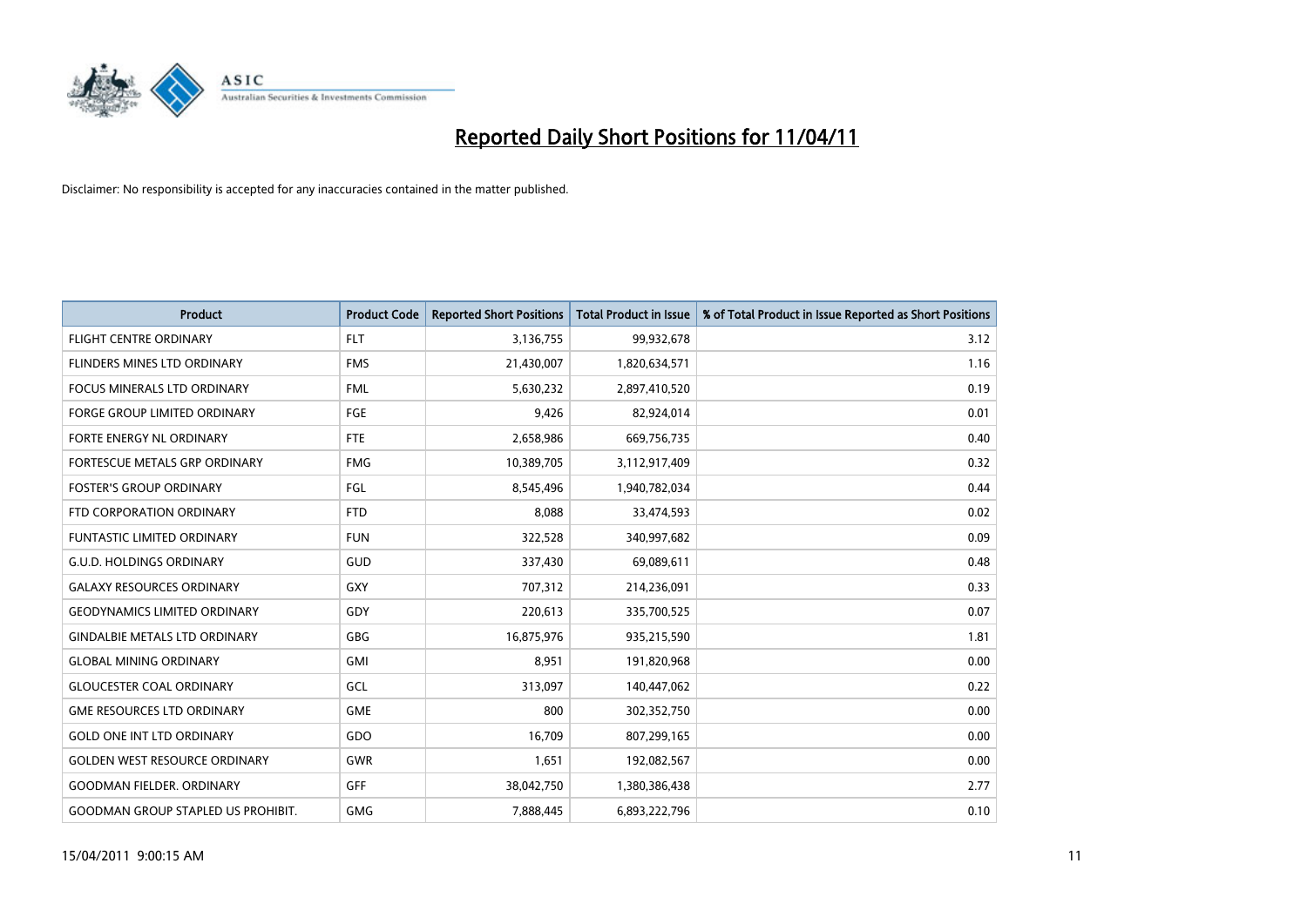

| <b>Product</b>                                   | <b>Product Code</b> | <b>Reported Short Positions</b> | Total Product in Issue | % of Total Product in Issue Reported as Short Positions |
|--------------------------------------------------|---------------------|---------------------------------|------------------------|---------------------------------------------------------|
| <b>GPT GROUP STAPLED SEC.</b>                    | <b>GPT</b>          | 10,591,894                      | 1,855,529,431          | 0.56                                                    |
| <b>GRAINCORP LIMITED A CLASS ORDINARY</b>        | <b>GNC</b>          | 756,513                         | 198,318,900            | 0.36                                                    |
| <b>GRANGE RESOURCES, ORDINARY</b>                | <b>GRR</b>          | 382,341                         | 1,152,846,724          | 0.03                                                    |
| <b>GREENCAP LIMITED ORDINARY</b>                 | GCG                 |                                 | 262,515,385            | 0.00                                                    |
| <b>GREENLAND MIN EN LTD ORDINARY</b>             | GGG                 | 1,040,736                       | 318,800,265            | 0.32                                                    |
| <b>GRYPHON MINERALS LTD ORDINARY</b>             | GRY                 | 679,791                         | 299,572,058            | 0.23                                                    |
| <b>GUINNESS PEAT GROUP. CHESS DEPOSITARY INT</b> | <b>GPG</b>          | 624.606                         | 297,672,598            | 0.20                                                    |
| <b>GUNNS LIMITED ORDINARY</b>                    | <b>GNS</b>          | 17,632,906                      | 848,401,559            | 2.07                                                    |
| <b>GWA GROUP LTD ORDINARY</b>                    | <b>GWA</b>          | 5,125,759                       | 301,525,014            | 1.69                                                    |
| HARVEY NORMAN ORDINARY                           | <b>HVN</b>          | 45,095,755                      | 1,062,316,784          | 4.25                                                    |
| HASTIE GROUP LIMITED ORDINARY                    | <b>HST</b>          | 2,560,404                       | 239,781,419            | 1.06                                                    |
| HASTINGS DIVERSIFIED STAPLED SECURITY            | <b>HDF</b>          | 556,377                         | 529,187,294            | 0.11                                                    |
| <b>HEARTWARE INT INC CDI 35:1</b>                | <b>HIN</b>          | 272,008                         | 48,598,550             | 0.56                                                    |
| <b>HENDERSON GROUP CDI 1:1</b>                   | <b>HGG</b>          | 4,686,122                       | 559,724,269            | 0.83                                                    |
| HFA HOLDINGS LIMITED ORDINARY                    | <b>HFA</b>          | 443,214                         | 117,332,831            | 0.37                                                    |
| <b>HIGHLANDS PACIFIC ORDINARY</b>                | <b>HIG</b>          | 2,517,694                       | 686,082,148            | 0.36                                                    |
| HILLCREST LITIGAT, ORDINARY                      | <b>HLS</b>          | 1,600,000                       | 87,078,557             | 1.84                                                    |
| HILLGROVE RES LTD ORDINARY                       | <b>HGO</b>          | 974,902                         | 793,698,575            | 0.11                                                    |
| <b>HILLS HOLDINGS LTD ORDINARY</b>               | <b>HIL</b>          | 109,055                         | 249,139,016            | 0.04                                                    |
| HORIZON OIL LIMITED ORDINARY                     | <b>HZN</b>          | 2,616,261                       | 1,130,811,515          | 0.23                                                    |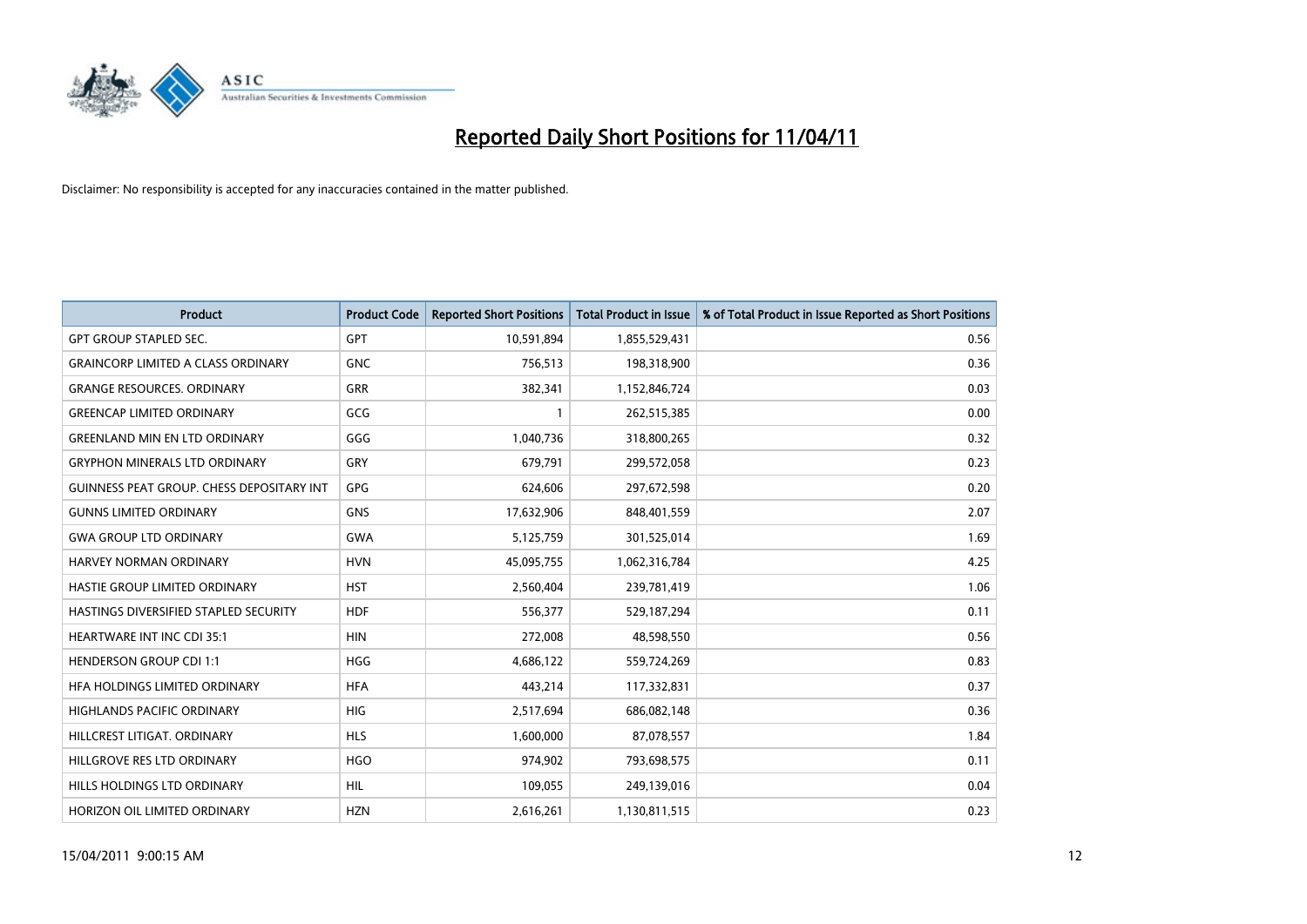

| Product                                  | <b>Product Code</b> | <b>Reported Short Positions</b> | Total Product in Issue | % of Total Product in Issue Reported as Short Positions |
|------------------------------------------|---------------------|---------------------------------|------------------------|---------------------------------------------------------|
| HUNNU COAL LIMITED ORDINARY              | <b>HUN</b>          | 39,894                          | 212,565,002            | 0.02                                                    |
| ICON ENERGY LIMITED ORDINARY             | <b>ICN</b>          | 67,000                          | 469,301,394            | 0.01                                                    |
| <b>IINET LIMITED ORDINARY</b>            | <b>IIN</b>          | 1,062,022                       | 152,160,119            | 0.69                                                    |
| ILUKA RESOURCES ORDINARY                 | ILU                 | 1,953,976                       | 418,700,517            | 0.45                                                    |
| <b>IMDEX LIMITED ORDINARY</b>            | <b>IMD</b>          | 10,642                          | 197,942,297            | 0.00                                                    |
| IMF (AUSTRALIA) LTD ORDINARY             | <b>IMF</b>          | 329,821                         | 123,828,193            | 0.26                                                    |
| <b>IMX RESOURCES LTD ORDINARY</b>        | <b>IXR</b>          | 20,000                          | 262,612,803            | 0.01                                                    |
| <b>INCITEC PIVOT ORDINARY</b>            | IPL                 | 6,095,062                       | 1,628,730,107          | 0.37                                                    |
| INDAGO RESOURCES LTD ORDINARY            | <b>IDG</b>          | 8,179                           | 6,314,544              | 0.13                                                    |
| <b>INDEPENDENCE GROUP ORDINARY</b>       | <b>IGO</b>          | 1,784,178                       | 174,022,626            | 0.99                                                    |
| <b>INDO MINES LIMITED ORDINARY</b>       | <b>IDO</b>          | 23,623                          | 211,100,795            | 0.01                                                    |
| <b>INDOPHIL RESOURCES ORDINARY</b>       | <b>IRN</b>          | 336,031                         | 471,445,763            | 0.07                                                    |
| <b>INDUSTREA LIMITED ORDINARY</b>        | IDL                 | 1,690,158                       | 364,524,797            | 0.46                                                    |
| <b>INFIGEN ENERGY STAPLED SECURITIES</b> | <b>IFN</b>          | 5,286,833                       | 762,265,972            | 0.70                                                    |
| ING RE COM GROUP STAPLED SECURITIES      | ILF.                | 9,075                           | 441,029,194            | 0.00                                                    |
| <b>INSURANCE AUSTRALIA ORDINARY</b>      | IAG                 | 7,623,716                       | 2,079,034,021          | 0.35                                                    |
| INT GOLDFIELDS LTD ORDINARY              | IGS                 | 12,197,682                      | 500,440,386            | 2.44                                                    |
| INTEGRA MINING LTD. ORDINARY             | <b>IGR</b>          | 5,370,936                       | 841,525,727            | 0.63                                                    |
| <b>INTREPID MINES ORDINARY</b>           | <b>IAU</b>          | 1,120,267                       | 520,526,752            | 0.21                                                    |
| INVESTA OFFICE FUND STAPLED SECURITIES   | <b>IOF</b>          | 6,878,320                       | 2,729,071,212          | 0.23                                                    |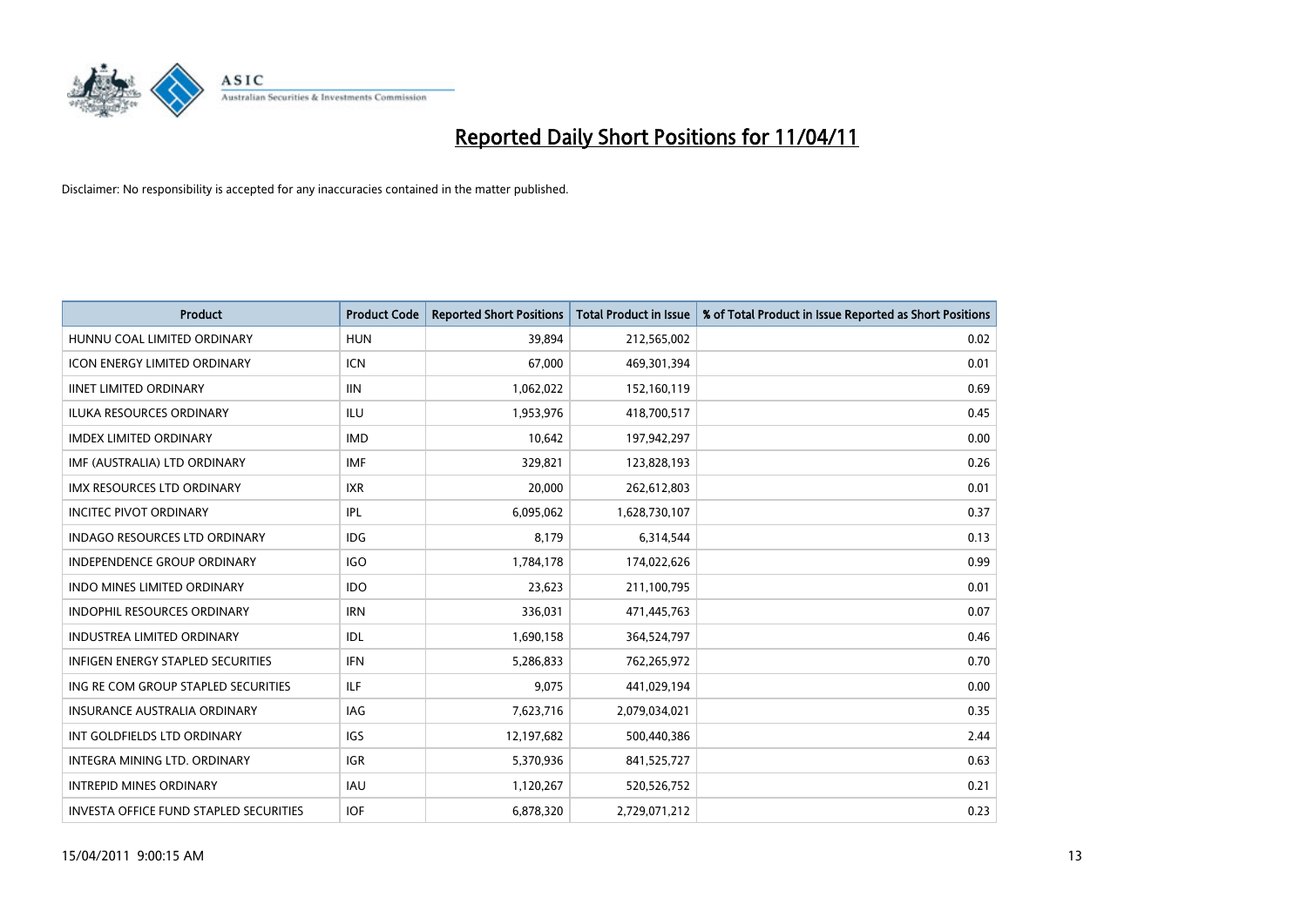

| <b>Product</b>                                  | <b>Product Code</b> | <b>Reported Short Positions</b> | Total Product in Issue | % of Total Product in Issue Reported as Short Positions |
|-------------------------------------------------|---------------------|---------------------------------|------------------------|---------------------------------------------------------|
| <b>INVOCARE LIMITED ORDINARY</b>                | <b>IVC</b>          | 760,214                         | 102,421,288            | 0.73                                                    |
| ION LIMITED ORDINARY                            | <b>ION</b>          | 164,453                         | 256,365,105            | 0.06                                                    |
| <b>IOOF HOLDINGS LTD ORDINARY</b>               | IFL.                | 953,318                         | 229,794,395            | 0.40                                                    |
| IRESS MARKET TECH. ORDINARY                     | <b>IRE</b>          | 2,170,557                       | 126,018,142            | 1.71                                                    |
| <b>IRON ORE HOLDINGS ORDINARY</b>               | <b>IOH</b>          | 71,545                          | 137,944,970            | 0.05                                                    |
| ISHARES GLOBAL 100 CDI 1:1                      | <b>IOO</b>          | 4,152                           | 10,600,000             | 0.04                                                    |
| ISHARES MSCI AUS 200 ISHARES MSCI AUS 200       | IOZ                 | 26,780                          | 1,950,015              | 1.37                                                    |
| ISHARES S&P HIGH DIV ISHARES S&P HIGH DIV       | <b>IHD</b>          | 4,040                           | 1,700,055              | 0.24                                                    |
| ISHARES SMALL ORDS ISHARES SMALL ORDS           | <b>ISO</b>          | 91,011                          | 5,700,000              | 1.60                                                    |
| <b>ISOFT GROUP LIMITED ORDINARY</b>             | <b>ISF</b>          | 4,092,820                       | 1,070,595,874          | 0.39                                                    |
| <b>IVANHOE AUSTRALIA ORDINARY</b>               | <b>IVA</b>          | 623,078                         | 418,467,053            | 0.15                                                    |
| <b>JABIRU METALS LTD ORDINARY</b>               | <b>IML</b>          | 82,719                          | 558,654,366            | 0.01                                                    |
| <b>IAMES HARDIE INDUST CHESS DEPOSITARY INT</b> | <b>IHX</b>          | 16,427,897                      | 436,386,587            | 3.74                                                    |
| <b>JAMESON RESOURCES ORDINARY</b>               | <b>JAL</b>          | 1,600,000                       | 95,828,865             | 1.67                                                    |
| <b>IB HI-FI LIMITED ORDINARY</b>                | <b>IBH</b>          | 7,240,611                       | 109,340,772            | 6.60                                                    |
| <b>JUPITER ENERGY ORDINARY</b>                  | <b>IPR</b>          | 1,011,992                       | 1,511,434,681          | 0.07                                                    |
| <b>KAGARA LTD ORDINARY</b>                      | KZL                 | 4,944,732                       | 708,583,835            | 0.68                                                    |
| KANGAROO RES LTD ORDINARY                       | <b>KRL</b>          | 600,000                         | 1,129,430,012          | 0.05                                                    |
| KAROON GAS AUSTRALIA ORDINARY                   | <b>KAR</b>          | 1,051,943                       | 221,045,769            | 0.48                                                    |
| KASBAH RESOURCES ORDINARY                       | <b>KAS</b>          | 85,388                          | 364,262,596            | 0.02                                                    |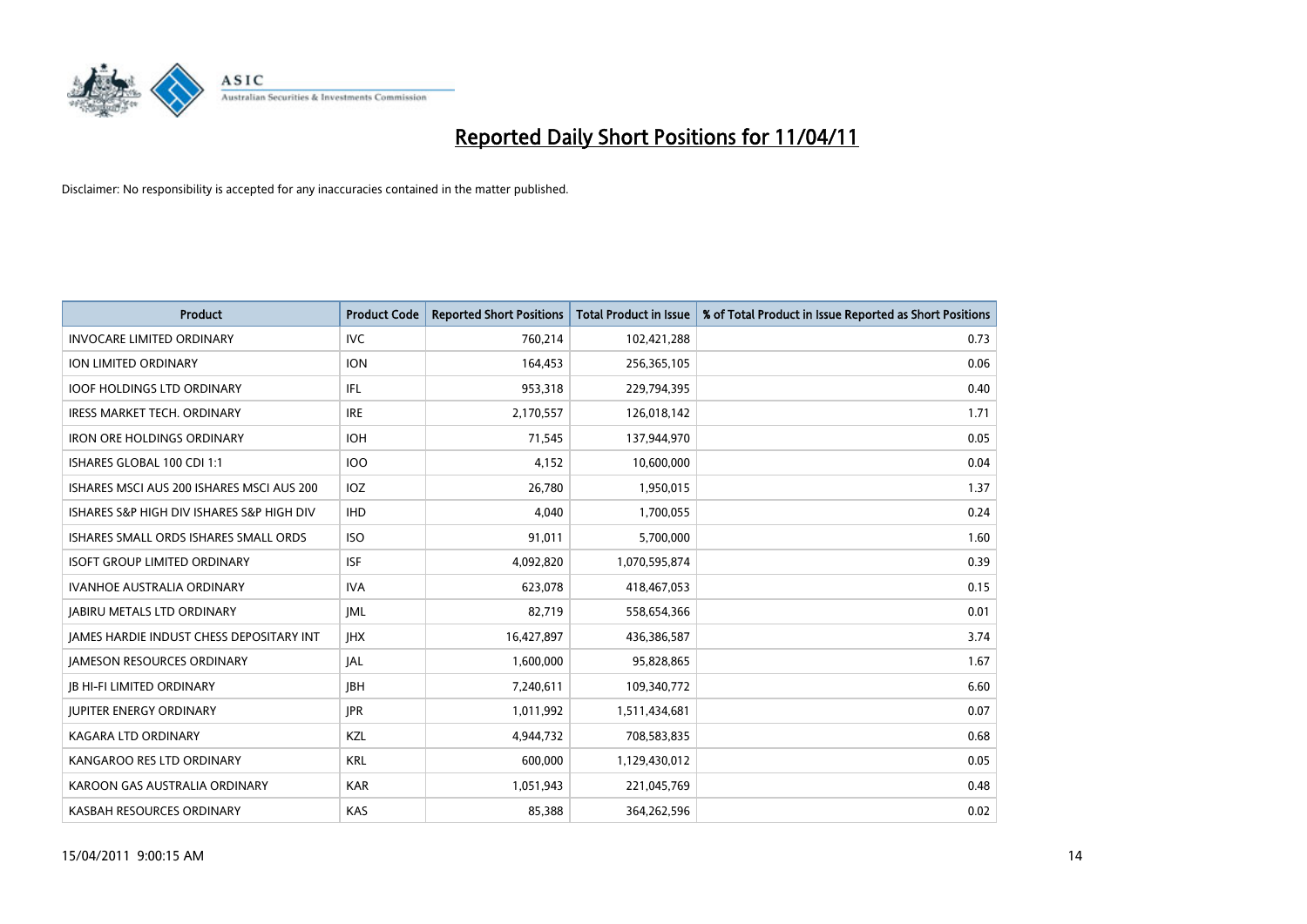

| Product                               | <b>Product Code</b> | <b>Reported Short Positions</b> | Total Product in Issue | % of Total Product in Issue Reported as Short Positions |
|---------------------------------------|---------------------|---------------------------------|------------------------|---------------------------------------------------------|
| KATHMANDU HOLD LTD ORDINARY           | <b>KMD</b>          | 475,295                         | 200,000,000            | 0.23                                                    |
| <b>KEYBRIDGE CAPITAL ORDINARY</b>     | <b>KBC</b>          | 5,999                           | 172,070,564            | 0.00                                                    |
| KIMBERLEY METALS LTD ORDINARY         | <b>KBL</b>          | 1,821                           | 161,976,319            | 0.00                                                    |
| KINGSGATE CONSOLID. ORDINARY          | <b>KCN</b>          | 1,072,232                       | 135,221,250            | 0.78                                                    |
| KINGSROSE MINING LTD ORDINARY         | <b>KRM</b>          | 321,669                         | 256,865,347            | 0.12                                                    |
| <b>LAKES OIL NL ORDINARY</b>          | <b>LKO</b>          | 13,531                          | 5,709,901,461          | 0.00                                                    |
| LEIGHTON HOLDINGS ORDINARY            | LEI                 | 4,847,666                       | 302,579,299            | 1.60                                                    |
| LEND LEASE GROUP UNIT/ORD STAPLED     | LLC                 | 1,515,942                       | 570,915,669            | 0.25                                                    |
| LINC ENERGY LTD ORDINARY              | <b>LNC</b>          | 5,877,196                       | 503,418,900            | 1.15                                                    |
| LIQUEFIED NATURAL ORDINARY            | <b>LNG</b>          | 267,190                         | 214,099,015            | 0.12                                                    |
| LYNAS CORPORATION ORDINARY            | <b>LYC</b>          | 23,003,328                      | 1,690,319,142          | 1.36                                                    |
| M2 TELECOMMUNICATION ORDINARY         | <b>MTU</b>          | 2,217                           | 123,158,336            | 0.00                                                    |
| MACARTHUR COAL ORDINARY               | <b>MCC</b>          | 2,947,564                       | 299,476,903            | 0.99                                                    |
| <b>MACMAHON HOLDINGS ORDINARY</b>     | <b>MAH</b>          | 5,118,629                       | 733,711,705            | 0.69                                                    |
| MACO ATLAS ROADS GRP ORDINARY STAPLED | <b>MOA</b>          | 4,527,426                       | 452,345,907            | 0.99                                                    |
| MACQUARIE GROUP LTD ORDINARY          | <b>MOG</b>          | 1,821,463                       | 346,814,961            | 0.51                                                    |
| MAGMA METALS LTD. ORDINARY            | <b>MMW</b>          | 56,500                          | 195,610,923            | 0.03                                                    |
| MANTRA RESOURCES ORDINARY             | <b>MRU</b>          | 107,365                         | 135,326,194            | 0.08                                                    |
| MAP GROUP STAPLED US PROHIBIT.        | <b>MAP</b>          | 3,460,304                       | 1,861,210,782          | 0.19                                                    |
| MARYBOROUGH SUGAR ORDINARY            | <b>MSF</b>          | 2,320                           | 69,165,378             | 0.00                                                    |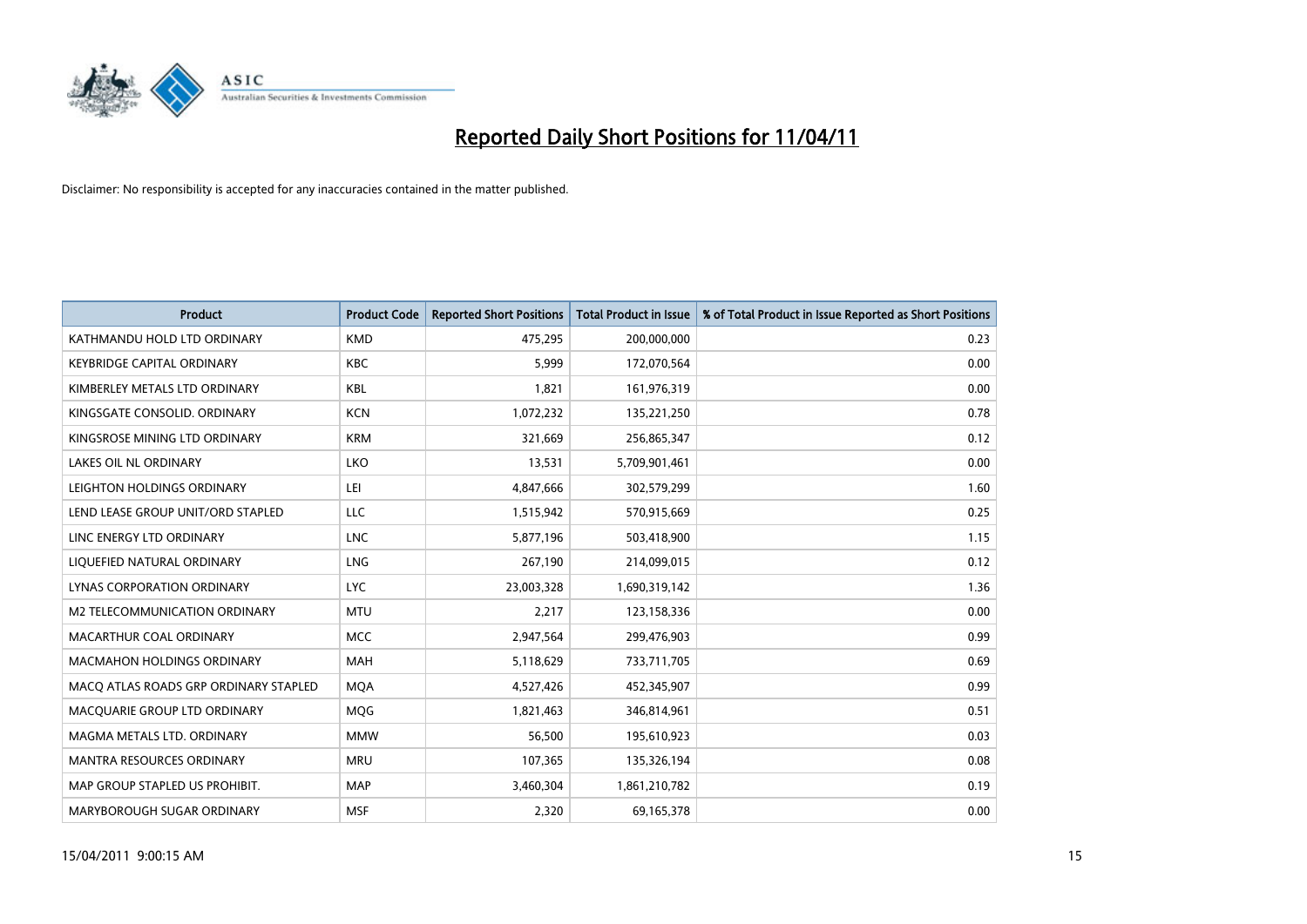

| <b>Product</b>                       | <b>Product Code</b> | <b>Reported Short Positions</b> | <b>Total Product in Issue</b> | % of Total Product in Issue Reported as Short Positions |
|--------------------------------------|---------------------|---------------------------------|-------------------------------|---------------------------------------------------------|
| <b>MATRIX C &amp; E LTD ORDINARY</b> | <b>MCE</b>          | 38,304                          | 72,964,098                    | 0.05                                                    |
| MCMILLAN SHAKESPEARE ORDINARY        | <b>MMS</b>          | 52,163                          | 68,067,560                    | 0.07                                                    |
| MCPHERSON'S LTD ORDINARY             | <b>MCP</b>          | 234,580                         | 72,401,758                    | 0.32                                                    |
| MEDUSA MINING LTD ORDINARY           | <b>MML</b>          | 1,049,075                       | 188,233,911                   | 0.54                                                    |
| MELBOURNE IT LIMITED ORDINARY        | <b>MLB</b>          | 146,444                         | 80,043,955                    | 0.18                                                    |
| MEO AUSTRALIA LTD ORDINARY           | <b>MEO</b>          | 1,122,447                       | 539,913,260                   | 0.20                                                    |
| <b>MERMAID MARINE ORDINARY</b>       | <b>MRM</b>          | 959.071                         | 214,880,224                   | 0.45                                                    |
| MESOBLAST LIMITED ORDINARY           | <b>MSB</b>          | 1,849,157                       | 279,068,562                   | 0.66                                                    |
| METALS X LIMITED ORDINARY            | <b>MLX</b>          | 4,255,490                       | 1,365,661,782                 | 0.32                                                    |
| METCASH LIMITED ORDINARY             | <b>MTS</b>          | 19,849,162                      | 768,815,314                   | 2.55                                                    |
| METGASCO LIMITED ORDINARY            | <b>MEL</b>          | 235,435                         | 252,460,972                   | 0.09                                                    |
| METMINCO LIMITED ORDINARY            | <b>MNC</b>          | 52,992                          | 1,231,107,839                 | 0.00                                                    |
| MICLYN EXP OFFSHR ORDINARY           | <b>MIO</b>          | 238,807                         | 274,618,684                   | 0.08                                                    |
| MINARA RESOURCES ORDINARY            | <b>MRE</b>          | 7,531,516                       | 1,169,424,487                 | 0.64                                                    |
| MINCOR RESOURCES NL ORDINARY         | <b>MCR</b>          | 727,872                         | 200,608,804                   | 0.35                                                    |
| MINEMAKERS LIMITED ORDINARY          | <b>MAK</b>          | 71,627                          | 227,003,950                   | 0.03                                                    |
| MINERAL DEPOSITS ORDINARY            | <b>MDL</b>          | 213,347                         | 60,768,582                    | 0.34                                                    |
| MINERAL RESOURCES. ORDINARY          | <b>MIN</b>          | 456,922                         | 168,990,735                   | 0.27                                                    |
| MIRABELA NICKEL LTD ORDINARY         | <b>MBN</b>          | 9,627,235                       | 491,561,237                   | 1.94                                                    |
| MIRVAC GROUP STAPLED SECURITIES      | <b>MGR</b>          | 10.937.273                      | 3,416,924,188                 | 0.30                                                    |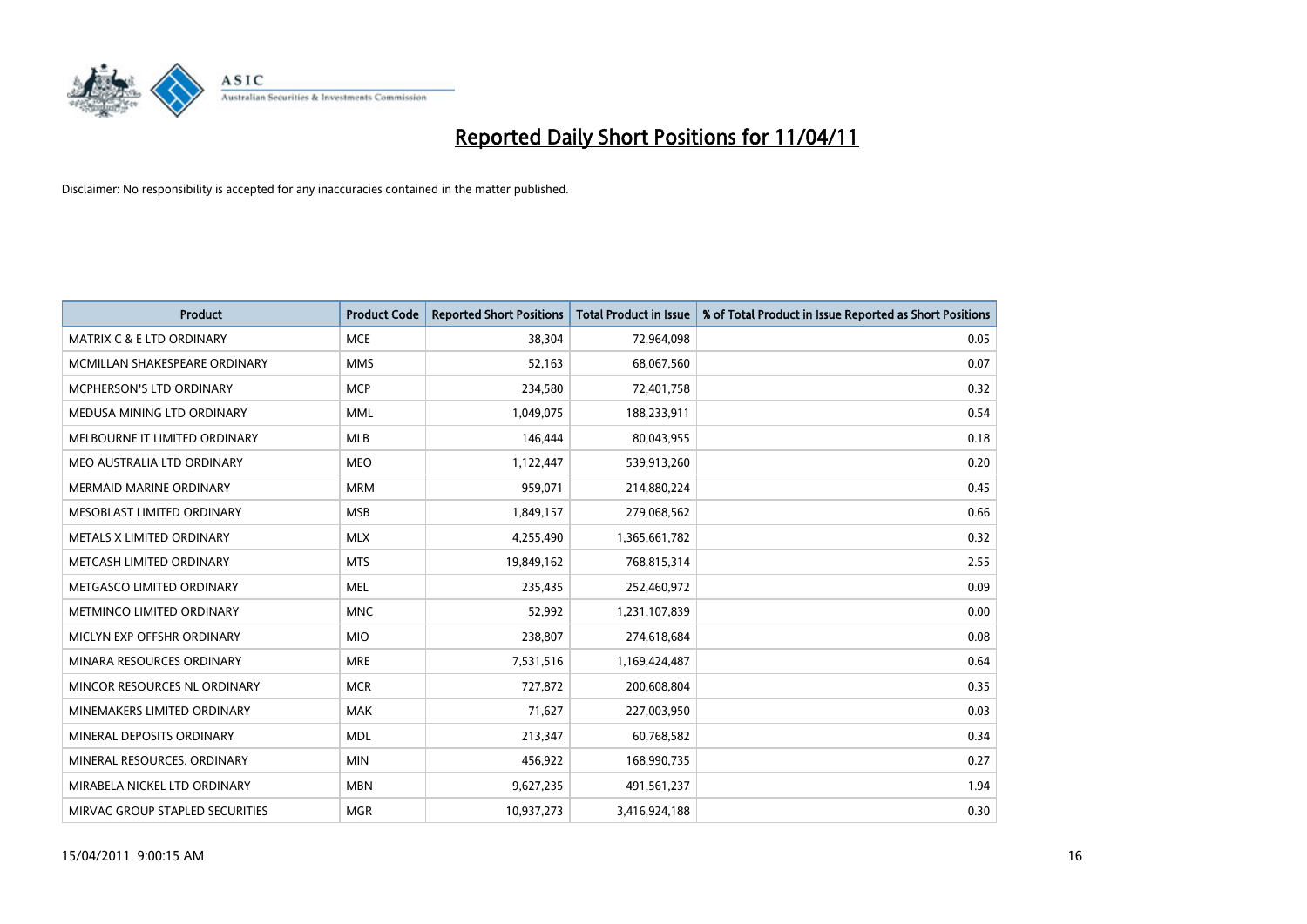

| Product                                 | <b>Product Code</b> | <b>Reported Short Positions</b> | <b>Total Product in Issue</b> | % of Total Product in Issue Reported as Short Positions |
|-----------------------------------------|---------------------|---------------------------------|-------------------------------|---------------------------------------------------------|
| MOLOPO ENERGY LTD ORDINARY              | <b>MPO</b>          | 1,431,426                       | 250,972,584                   | 0.56                                                    |
| MOLY MINES LIMITED ORDINARY             | <b>MOL</b>          | 4,207                           | 365,893,989                   | 0.00                                                    |
| <b>MONADELPHOUS GROUP ORDINARY</b>      | <b>MND</b>          | 456,716                         | 87,576,827                    | 0.50                                                    |
| <b>MOUNT GIBSON IRON ORDINARY</b>       | <b>MGX</b>          | 5,756,895                       | 1,082,570,693                 | 0.52                                                    |
| MULTIPLEX SITES SITES                   | <b>MXUPA</b>        | 36                              | 4,500,000                     | 0.00                                                    |
| MURCHISON METALS LTD ORDINARY           | <b>MMX</b>          | 9,936,260                       | 435,884,268                   | 2.31                                                    |
| <b>MYER HOLDINGS LTD ORDINARY</b>       | <b>MYR</b>          | 8,399,878                       | 582,847,884                   | 1.43                                                    |
| <b>MYSTATE LIMITED ORDINARY</b>         | <b>MYS</b>          | 1,400                           | 67,439,158                    | 0.00                                                    |
| NAMOI COTTON CO-OP CO-OPERATIVE CAP.UNT | <b>NAM</b>          | 205,227                         | 96,978,836                    | 0.21                                                    |
| NATIONAL AUST, BANK ORDINARY            | <b>NAB</b>          | 11,115,565                      | 2,169,641,214                 | 0.52                                                    |
| NATURAL FUEL LIMITED ORDINARY           | <b>NFL</b>          | 8,715,662                       | 721,912                       | 1,207.30                                                |
| NAVITAS LIMITED ORDINARY                | <b>NVT</b>          | 2,688,433                       | 369,358,564                   | 0.72                                                    |
| NEPTUNE MARINE ORDINARY                 | <b>NMS</b>          | 660.073                         | 1,739,066,409                 | 0.04                                                    |
| NEW HOPE CORPORATION ORDINARY           | <b>NHC</b>          | 684,957                         | 830,230,549                   | 0.07                                                    |
| NEWCREST MINING ORDINARY                | <b>NCM</b>          | 4,417,857                       | 765,000,000                   | 0.55                                                    |
| NEWS CORP A NON-VOTING CDI              | <b>NWSLV</b>        | 660,909                         | 1,829,573,297                 | 0.03                                                    |
| NEWS CORP B VOTING CDI                  | <b>NWS</b>          | 6,582,533                       | 798,520,953                   | 0.82                                                    |
| NEXBIS LIMITED ORDINARY                 | <b>NBS</b>          | 63,733                          | 798,356,704                   | 0.01                                                    |
| NEXUS ENERGY LIMITED ORDINARY           | <b>NXS</b>          | 24,539,061                      | 1,020,257,304                 | 2.39                                                    |
| NIB HOLDINGS LIMITED ORDINARY           | <b>NHF</b>          | 4,911                           | 466,765,752                   | 0.00                                                    |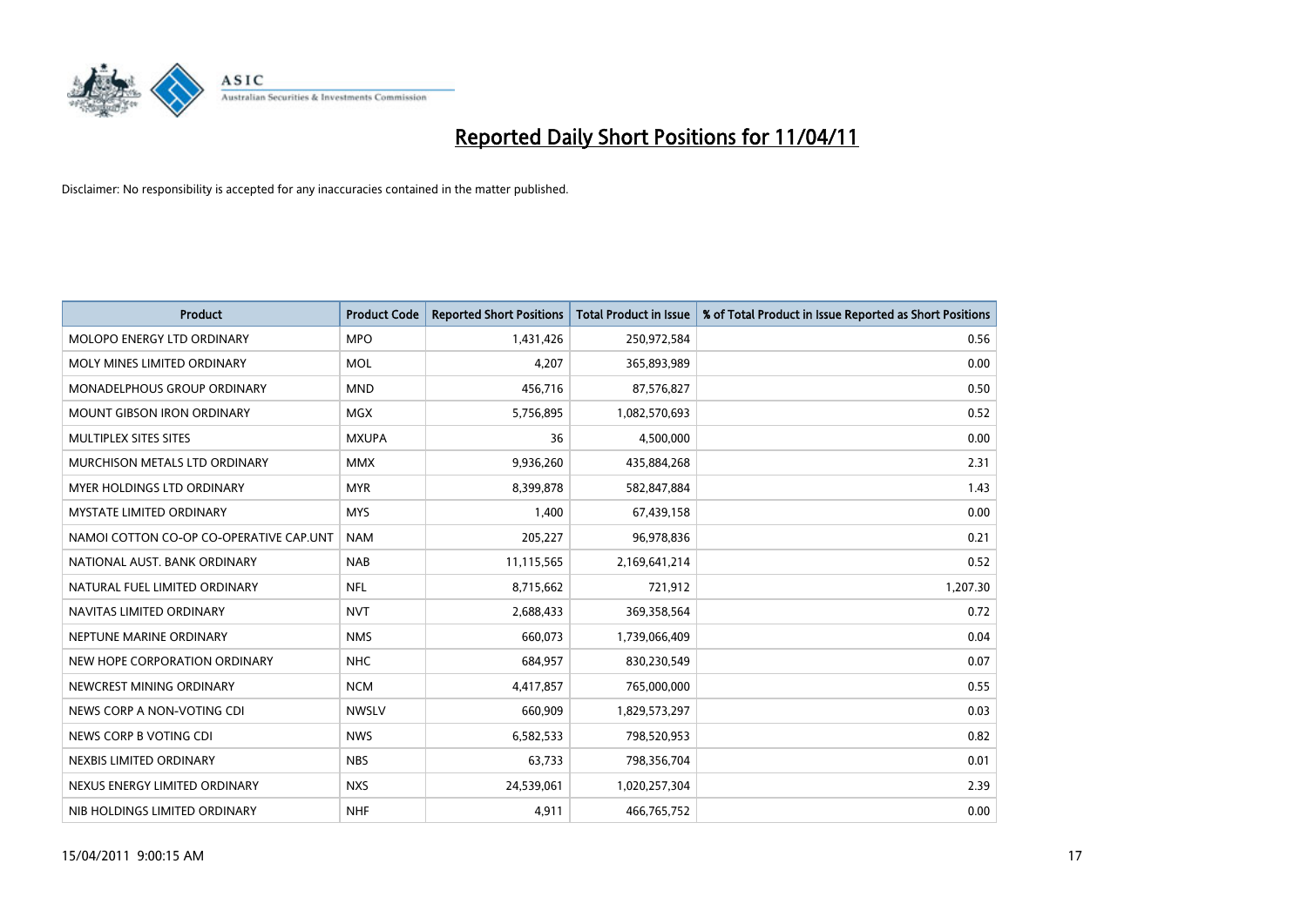

| <b>Product</b>                        | <b>Product Code</b> | <b>Reported Short Positions</b> | <b>Total Product in Issue</b> | % of Total Product in Issue Reported as Short Positions |
|---------------------------------------|---------------------|---------------------------------|-------------------------------|---------------------------------------------------------|
| NICK SCALI LIMITED ORDINARY           | <b>NCK</b>          | 39,246                          | 81,000,000                    | 0.04                                                    |
| NIDO PETROLEUM ORDINARY               | <b>NDO</b>          | 363,563                         | 1,373,822,119                 | 0.02                                                    |
| NKWE PLATINUM 10C US COMMON           | <b>NKP</b>          | 119,103                         | 559,651,184                   | 0.02                                                    |
| NOBLE MINERAL RES ORDINARY            | <b>NMG</b>          | 1,020,518                       | 380,916,899                   | 0.27                                                    |
| NORTHERN CREST ORDINARY               | <b>NOC</b>          | 24,345                          | 116,074,781                   | 0.02                                                    |
| NORTHERN IRON LTD ORDINARY            | <b>NFE</b>          | 1,249,908                       | 336,084,863                   | 0.36                                                    |
| NORTHERN MIN LTD ORDINARY             | <b>NTU</b>          | 97,075                          | 164,545,022                   | 0.06                                                    |
| NRW HOLDINGS LIMITED ORDINARY         | <b>NWH</b>          | 2,517,918                       | 251,223,000                   | 0.99                                                    |
| NUFARM LIMITED ORDINARY               | <b>NUF</b>          | 4,637,700                       | 261,833,005                   | 1.76                                                    |
| OAKTON LIMITED ORDINARY               | <b>OKN</b>          | 759,106                         | 93,800,235                    | 0.81                                                    |
| OCEANAGOLD CORP. CHESS DEPOSITARY INT | <b>OGC</b>          | 1,673,099                       | 262,180,388                   | 0.64                                                    |
| OCEANIA CAPITAL LTD ORDINARY          | <b>OCP</b>          | 2,500                           | 91,921,295                    | 0.00                                                    |
| OIL SEARCH LTD ORDINARY               | OSH                 | 11,003,309                      | 1,312,888,303                 | 0.80                                                    |
| <b>OILEX LTD ORDINARY</b>             | <b>OEX</b>          | 15,688                          | 253,274,885                   | 0.01                                                    |
| OM HOLDINGS LIMITED ORDINARY          | OMH                 | 6,127,189                       | 504,085,150                   | 1.23                                                    |
| <b>ONESTEEL LIMITED ORDINARY</b>      | OST                 | 8,480,100                       | 1,334,723,421                 | 0.60                                                    |
| ORICA LIMITED ORDINARY                | ORI                 | 1,474,622                       | 363,223,767                   | 0.39                                                    |
| <b>ORIGIN ENERGY ORDINARY</b>         | <b>ORG</b>          | 9,319,534                       | 974,144,829                   | 0.94                                                    |
| OROCOBRE LIMITED ORDINARY             | <b>ORE</b>          | 52,603                          | 102,813,894                   | 0.05                                                    |
| OROTONGROUP LIMITED ORDINARY          | <b>ORL</b>          | 2,538                           | 40,880,902                    | 0.01                                                    |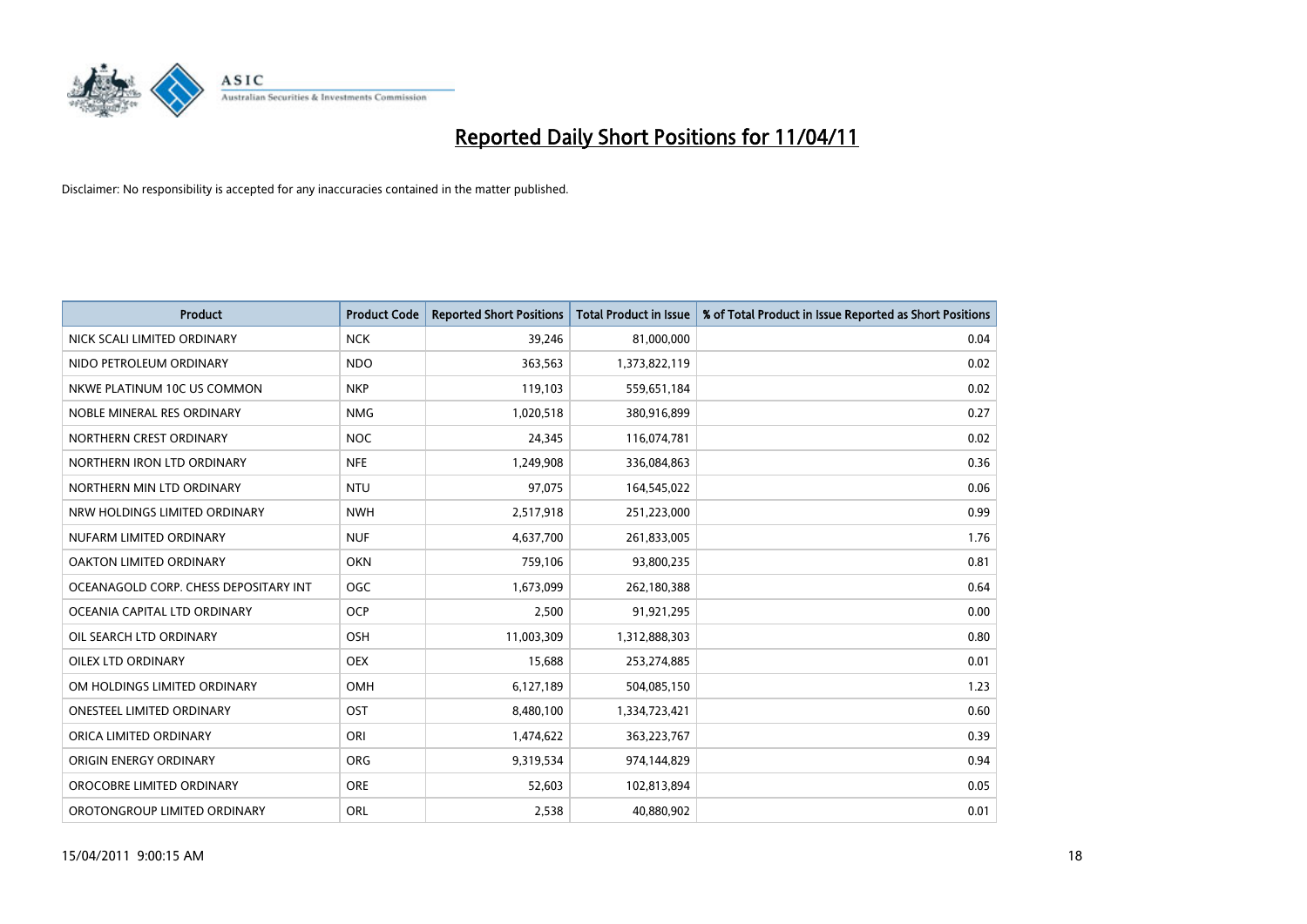

| Product                       | <b>Product Code</b> | <b>Reported Short Positions</b> | <b>Total Product in Issue</b> | % of Total Product in Issue Reported as Short Positions |
|-------------------------------|---------------------|---------------------------------|-------------------------------|---------------------------------------------------------|
| OTTO ENERGY LIMITED ORDINARY  | <b>OEL</b>          | 109,204                         | 1,134,540,071                 | 0.01                                                    |
| OZ MINERALS ORDINARY          | OZL                 | 22,997,924                      | 3,238,546,504                 | 0.68                                                    |
| PACIFIC BRANDS ORDINARY       | <b>PBG</b>          | 8,657,679                       | 931,386,248                   | 0.94                                                    |
| PALADIN ENERGY LTD ORDINARY   | <b>PDN</b>          | 16,024,025                      | 777,698,217                   | 2.04                                                    |
| PANAUST LIMITED ORDINARY      | <b>PNA</b>          | 16,248,516                      | 2,965,008,426                 | 0.51                                                    |
| PANORAMIC RESOURCES ORDINARY  | PAN                 | 1,394,312                       | 207,050,710                   | 0.67                                                    |
| PAPERLINX LIMITED ORDINARY    | <b>PPX</b>          | 12,287,527                      | 603,580,761                   | 2.03                                                    |
| PAPILLON RES LTD ORDINARY     | PIR                 | 179,892                         | 190,054,868                   | 0.09                                                    |
| PATTIES FOODS LTD ORDINARY    | PFL                 |                                 | 138,908,853                   | 0.00                                                    |
| PEET LIMITED ORDINARY         | <b>PPC</b>          | 95,823                          | 302,965,804                   | 0.02                                                    |
| PENINSULA ENERGY LTD ORDINARY | <b>PEN</b>          | 500,000                         | 2,086,495,200                 | 0.02                                                    |
| PERILYA LIMITED ORDINARY      | PEM                 | 460,253                         | 526,075,563                   | 0.09                                                    |
| PERPETUAL LIMITED ORDINARY    | PPT                 | 1,966,116                       | 44,669,352                    | 4.42                                                    |
| PERSEUS MINING LTD ORDINARY   | PRU                 | 4,096,977                       | 424,017,088                   | 0.96                                                    |
| PETSEC ENERGY ORDINARY        | <b>PSA</b>          | 223,332                         | 231,283,622                   | 0.10                                                    |
| PHARMAXIS LTD ORDINARY        | <b>PXS</b>          | 1,014,686                       | 228,127,809                   | 0.45                                                    |
| PHOTON GROUP LTD ORDINARY     | PGA                 | 250,510                         | 1,540,543,357                 | 0.02                                                    |
| PLATINUM ASSET ORDINARY       | <b>PTM</b>          | 4,678,704                       | 561,347,878                   | 0.82                                                    |
| PLATINUM AUSTRALIA ORDINARY   | <b>PLA</b>          | 4,895,021                       | 392,430,039                   | 1.24                                                    |
| PLATINUM CAPITAL LTD ORDINARY | <b>PMC</b>          |                                 | 164,959,410                   | 0.00                                                    |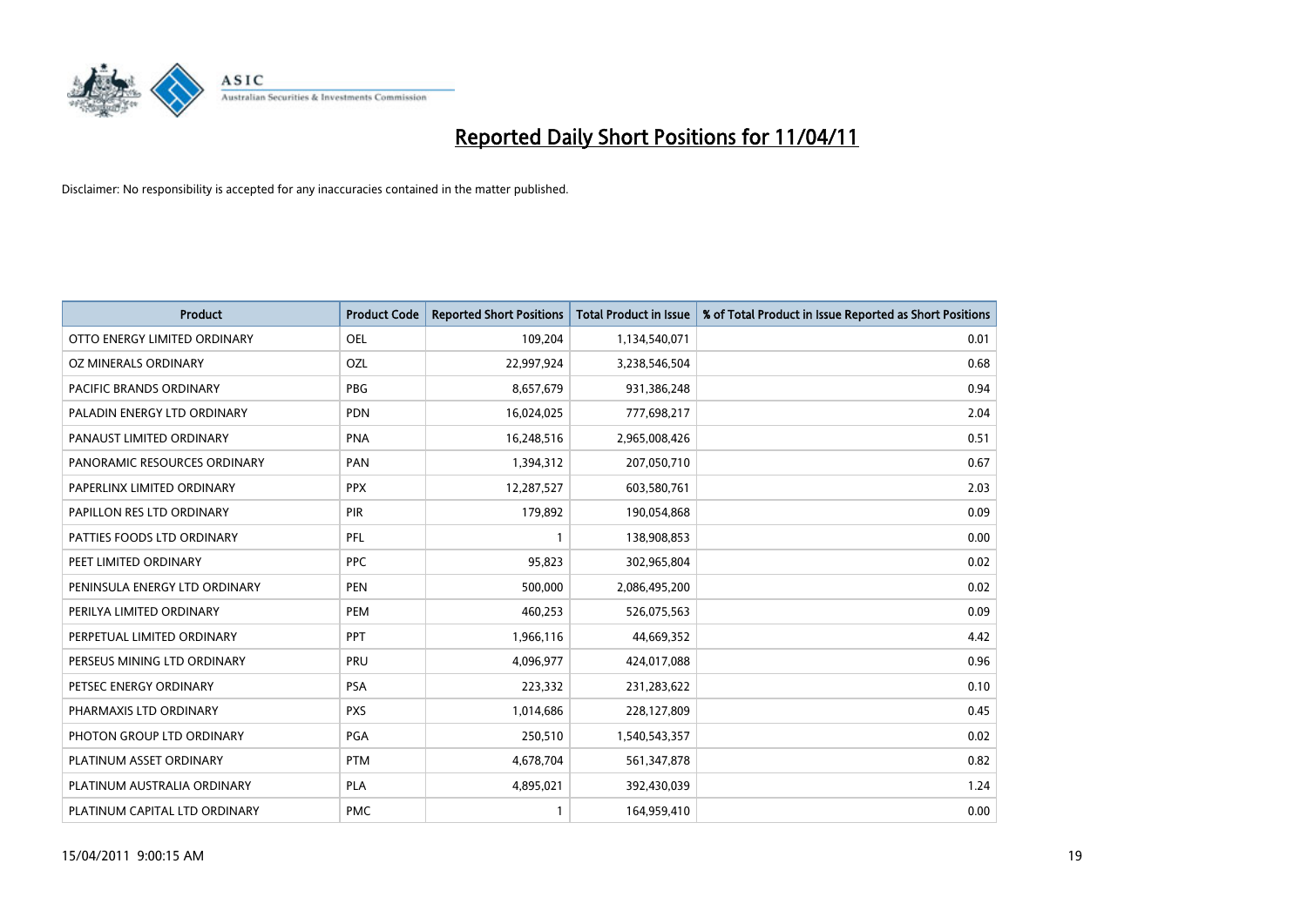

| Product                              | <b>Product Code</b> | <b>Reported Short Positions</b> | Total Product in Issue | % of Total Product in Issue Reported as Short Positions |
|--------------------------------------|---------------------|---------------------------------|------------------------|---------------------------------------------------------|
| PMP LIMITED ORDINARY                 | <b>PMP</b>          | 80,580                          | 335,338,483            | 0.02                                                    |
| PORT BOUVARD LIMITED ORDINARY        | PBD                 | 6,754                           | 593,868,295            | 0.00                                                    |
| PREMIER INVESTMENTS ORDINARY         | <b>PMV</b>          | 208,603                         | 155,062,831            | 0.13                                                    |
| PRIMA BIOMED LTD ORDINARY            | PRR                 | 340,621                         | 795,497,098            | 0.04                                                    |
| PRIMARY HEALTH CARE ORDINARY         | PRY                 | 10,509,059                      | 496,103,188            | 2.11                                                    |
| PRIME INFR GROUP. STAPLED SECURITIES | PIH                 | 308,735                         | 351,776,795            | 0.09                                                    |
| PRIME MEDIA GRP LTD ORDINARY         | PRT                 | 14,825                          | 366,330,303            | 0.00                                                    |
| PROGEN PHARMACEUTIC ORDINARY         | PGL                 | 151,596                         | 24,709,097             | 0.61                                                    |
| PROGRAMMED ORDINARY                  | <b>PRG</b>          | 368,288                         | 118,169,908            | 0.31                                                    |
| <b>PSIVIDA CORP CDI 1:1</b>          | <b>PVA</b>          | 6,878                           | 8,896,217              | 0.08                                                    |
| <b>QANTAS AIRWAYS ORDINARY</b>       | QAN                 | 34,314,213                      | 2,265,123,620          | 1.52                                                    |
| <b>QBE INSURANCE GROUP ORDINARY</b>  | <b>OBE</b>          | 16,903,475                      | 1,073,894,369          | 1.54                                                    |
| OR NATIONAL LIMITED ORDINARY         | <b>ORN</b>          | 19,209,409                      | 2,440,000,000          | 0.79                                                    |
| <b>QUBE LOGISTICS ORDINARY UNITS</b> | <b>QUB</b>          | 6.873                           | 555,731,057            | 0.00                                                    |
| RAMELIUS RESOURCES ORDINARY          | <b>RMS</b>          | 54,127                          | 291,208,795            | 0.01                                                    |
| RAMSAY HEALTH CARE ORDINARY          | <b>RHC</b>          | 1,601,691                       | 202,081,252            | 0.78                                                    |
| <b>RCR TOMLINSON ORDINARY</b>        | <b>RCR</b>          | 68,067                          | 131,897,672            | 0.05                                                    |
| <b>REA GROUP ORDINARY</b>            | <b>REA</b>          | 46,449                          | 129,691,280            | 0.02                                                    |
| <b>RECKON LIMITED ORDINARY</b>       | <b>RKN</b>          | $\overline{2}$                  | 133,384,060            | 0.00                                                    |
| RED 5 LIMITED ORDINARY               | <b>RED</b>          | 40,480                          | 1,283,597,526          | 0.00                                                    |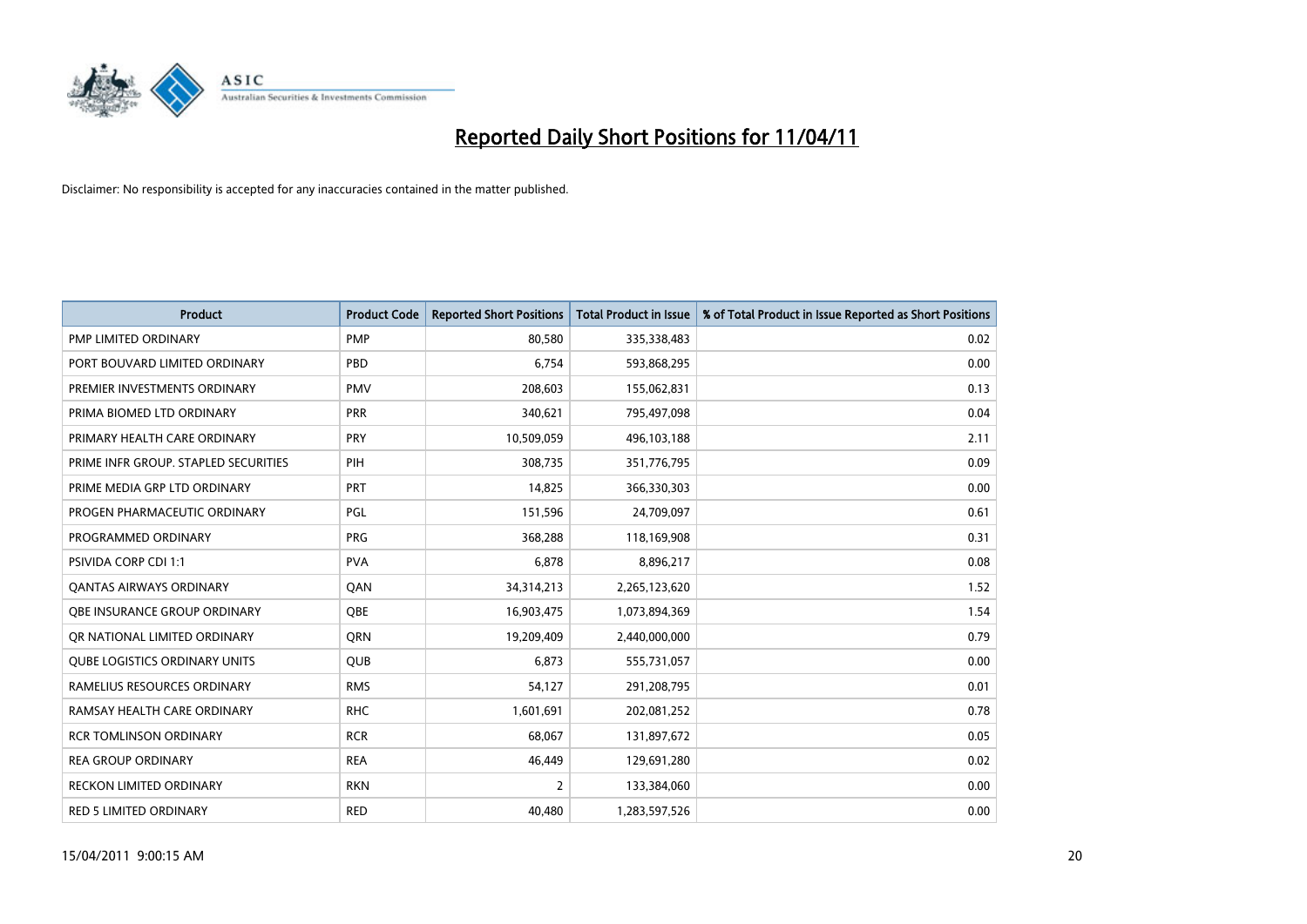

| <b>Product</b>                      | <b>Product Code</b> | <b>Reported Short Positions</b> | Total Product in Issue | % of Total Product in Issue Reported as Short Positions |
|-------------------------------------|---------------------|---------------------------------|------------------------|---------------------------------------------------------|
| <b>RED FORK ENERGY ORDINARY</b>     | <b>RFE</b>          | 20,883                          | 160,035,000            | 0.01                                                    |
| REED RESOURCES LTD ORDINARY         | <b>RDR</b>          | 2,287,344                       | 229,830,556            | 1.00                                                    |
| <b>REGIS RESOURCES ORDINARY</b>     | <b>RRL</b>          | 1,492,033                       | 431,150,415            | 0.35                                                    |
| RESMED INC CDI 10:1                 | <b>RMD</b>          | 9,204,799                       | 1,534,676,730          | 0.59                                                    |
| <b>RESOLUTE MINING ORDINARY</b>     | <b>RSG</b>          | 4,227,354                       | 467,464,116            | 0.91                                                    |
| <b>RESOURCE GENERATION ORDINARY</b> | <b>RES</b>          | 297,303                         | 244,400,530            | 0.12                                                    |
| RETAIL FOOD GROUP ORDINARY          | <b>RFG</b>          | 1,451                           | 107,788,918            | 0.00                                                    |
| REVERSE CORP LIMITED ORDINARY       | <b>REF</b>          | 25,141                          | 92,382,175             | 0.03                                                    |
| REX MINERALS LIMITED ORDINARY       | <b>RXM</b>          | 169,797                         | 150,688,879            | 0.10                                                    |
| <b>RHG LIMITED ORDINARY</b>         | <b>RHG</b>          | 56,345                          | 318,745,978            | 0.01                                                    |
| <b>RIDLEY CORPORATION ORDINARY</b>  | <b>RIC</b>          | 500                             | 307,817,071            | 0.00                                                    |
| RIO TINTO LIMITED ORDINARY          | <b>RIO</b>          | 16,328,374                      | 435,758,720            | 3.74                                                    |
| <b>RIVERCITY MOTORWAY STAPLED</b>   | <b>RCY</b>          | 132,000                         | 957,010,115            | 0.01                                                    |
| RIVERSDALE MINING ORDINARY          | <b>RIV</b>          | 871,500                         | 236,742,855            | 0.36                                                    |
| ROBUST RESOURCES ORDINARY           | <b>ROL</b>          | 1,121,619                       | 84,944,097             | 1.32                                                    |
| ROC OIL COMPANY ORDINARY            | <b>ROC</b>          | 441,189                         | 713,154,560            | 0.06                                                    |
| RP DATA LTD ORDINARY                | <b>RPX</b>          | 364,038                         | 149,246,421            | 0.24                                                    |
| SAI GLOBAL LIMITED ORDINARY         | SAI                 | 255,326                         | 199,552,155            | 0.10                                                    |
| SALMAT LIMITED ORDINARY             | <b>SLM</b>          | 144,481                         | 159,767,799            | 0.09                                                    |
| SAMSON OIL & GAS LTD ORDINARY       | <b>SSN</b>          | 3,233,150                       | 1,726,088,509          | 0.19                                                    |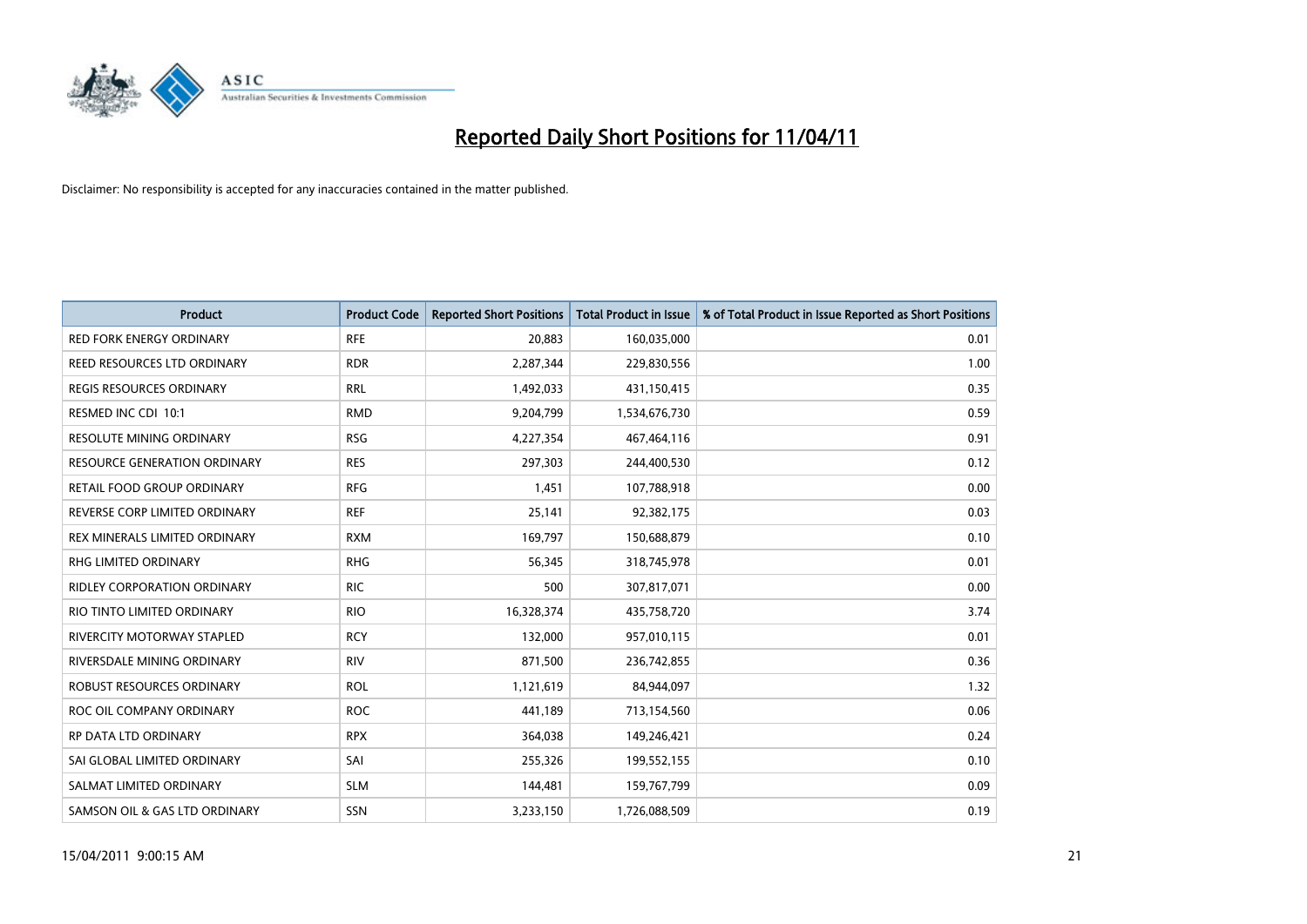

| <b>Product</b>                           | <b>Product Code</b> | <b>Reported Short Positions</b> | <b>Total Product in Issue</b> | % of Total Product in Issue Reported as Short Positions |
|------------------------------------------|---------------------|---------------------------------|-------------------------------|---------------------------------------------------------|
| SANDFIRE RESOURCES ORDINARY              | <b>SFR</b>          | 534,876                         | 148,309,969                   | 0.34                                                    |
| SANTOS LTD ORDINARY                      | <b>STO</b>          | 15,293,392                      | 877,913,584                   | 1.72                                                    |
| SARACEN MINERAL ORDINARY                 | <b>SAR</b>          | 523,944                         | 492,151,415                   | 0.11                                                    |
| SEDGMAN LIMITED ORDINARY                 | <b>SDM</b>          | 324,364                         | 209,752,689                   | 0.15                                                    |
| SEEK LIMITED ORDINARY                    | <b>SEK</b>          | 5,211,397                       | 336,584,488                   | 1.55                                                    |
| SENETAS CORPORATION ORDINARY             | <b>SEN</b>          | 756,999                         | 463,105,195                   | 0.16                                                    |
| SENEX ENERGY LIMITED ORDINARY            | <b>SXY</b>          | 3                               | 732,862,800                   | 0.00                                                    |
| SERVCORP LIMITED ORDINARY                | SRV                 | 88,923                          | 98,440,807                    | 0.09                                                    |
| SERVICE STREAM ORDINARY                  | <b>SSM</b>          | 344,663                         | 283,418,867                   | 0.12                                                    |
| SEVEN GROUP HOLDINGS ORDINARY            | <b>SVW</b>          | 365,450                         | 305,410,281                   | 0.10                                                    |
| SIGMA PHARMACEUTICAL ORDINARY            | <b>SIP</b>          | 18,265,077                      | 1,178,626,572                 | 1.53                                                    |
| SILEX SYSTEMS ORDINARY                   | <b>SLX</b>          | 335,259                         | 170,128,997                   | 0.20                                                    |
| SILVER LAKE RESOURCE ORDINARY            | <b>SLR</b>          | 98,814                          | 178,882,838                   | 0.04                                                    |
| SIMS METAL MGMT LTD ORDINARY             | SGM                 | 2,289,087                       | 204,927,017                   | 1.14                                                    |
| SINGAPORE TELECOMM. CHESS DEPOSITARY INT | SGT                 | 4,855,485                       | 276,569,442                   | 1.75                                                    |
| SKILLED GROUP LTD ORDINARY               | <b>SKE</b>          | 104,523                         | 232,963,526                   | 0.05                                                    |
| SKY CITY ENTERTAIN. ORDINARY             | <b>SKC</b>          | 123,784                         | 576,958,340                   | 0.02                                                    |
| <b>SKY NETWORK ORDINARY</b>              | <b>SKT</b>          | 68,765                          | 389,139,785                   | 0.02                                                    |
| SMS MANAGEMENT, ORDINARY                 | <b>SMX</b>          | 52,078                          | 67,661,358                    | 0.07                                                    |
| SONIC HEALTHCARE ORDINARY                | <b>SHL</b>          | 6,207,546                       | 388,429,875                   | 1.59                                                    |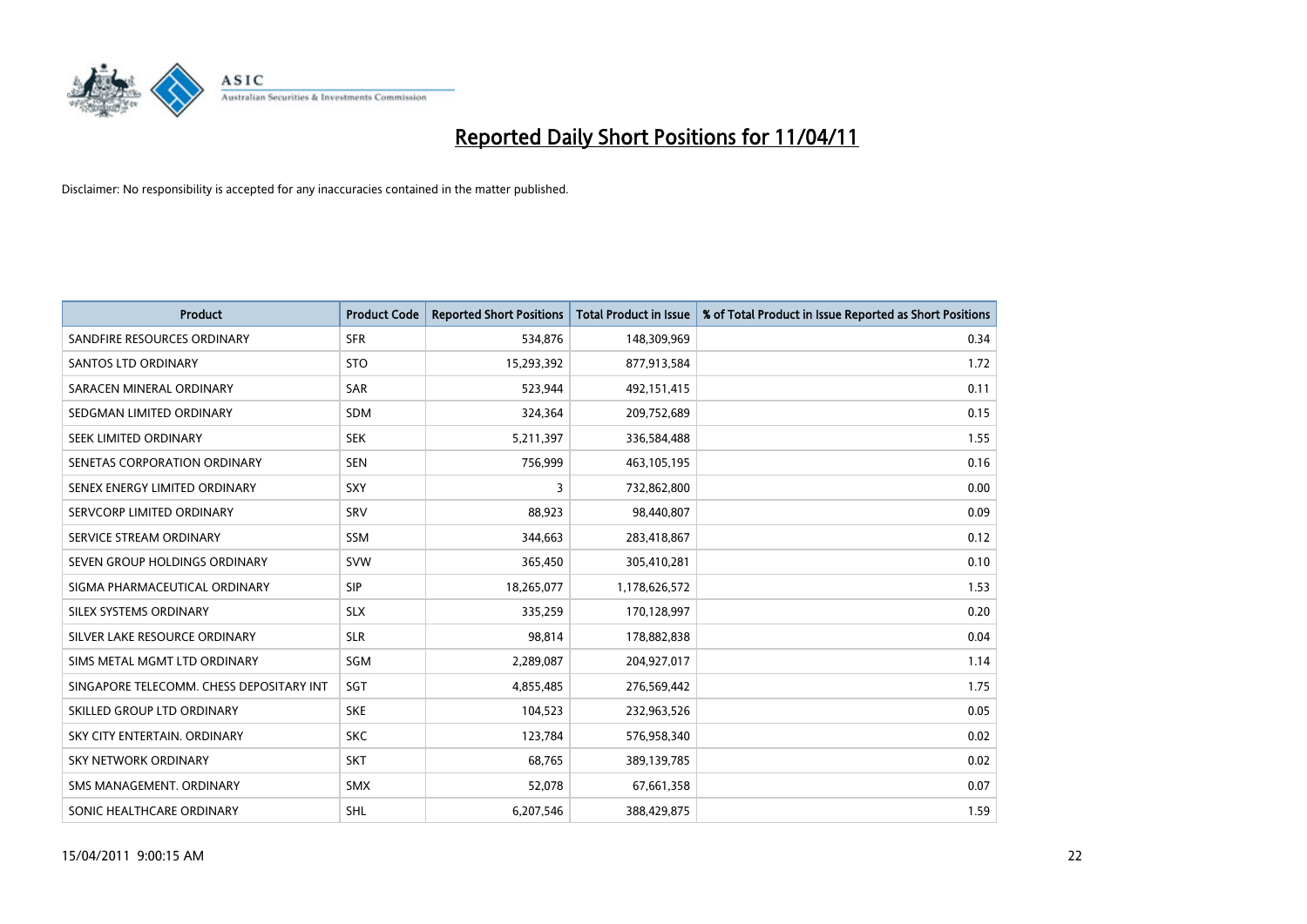

| <b>Product</b>                           | <b>Product Code</b> | <b>Reported Short Positions</b> | <b>Total Product in Issue</b> | % of Total Product in Issue Reported as Short Positions |
|------------------------------------------|---------------------|---------------------------------|-------------------------------|---------------------------------------------------------|
| SOUL PATTINSON (W.H) ORDINARY            | SOL                 | 26,246                          | 238,640,580                   | 0.02                                                    |
| SP AUSNET STAPLED SECURITIES             | <b>SPN</b>          | 4,564,802                       | 2,795,115,439                 | 0.16                                                    |
| SPARK INFRASTRUCTURE STAPLED NOTE & UNIT | SKI                 | 15,389,746                      | 1,326,734,264                 | 1.15                                                    |
| SPDR 200 FUND ETF UNITS                  | <b>STW</b>          | 7,508                           | 50,839,159                    | 0.01                                                    |
| SPECIALTY FASHION ORDINARY               | SFH                 | 1,018,596                       | 191,686,122                   | 0.53                                                    |
| SPHERE MINERALS LTD ORDINARY             | SPH                 | 1,991                           | 171,348,151                   | 0.00                                                    |
| SPOTLESS GROUP LTD ORDINARY              | <b>SPT</b>          | 2,170,637                       | 261,070,153                   | 0.82                                                    |
| ST BARBARA LIMITED ORDINARY              | <b>SBM</b>          | 3,497,205                       | 325,615,389                   | 1.07                                                    |
| STAGING CONNECTIONS ORDINARY             | <b>STG</b>          | 2,917,189                       | 78,317,726                    | 3.72                                                    |
| STANMORE COAL LTD ORDINARY               | <b>SMR</b>          | 73,240                          | 87,270,738                    | 0.08                                                    |
| STARPHARMA HOLDINGS ORDINARY             | SPL                 | 193,420                         | 247,402,721                   | 0.08                                                    |
| STH AMERICAN COR LTD ORDINARY            | SAY                 | 9,200                           | 245,846,493                   | 0.00                                                    |
| STHN CROSS MEDIA ORDINARY                | SXL                 | 393,414                         | 379,186,016                   | 0.09                                                    |
| STOCKLAND UNITS/ORD STAPLED              | SGP                 | 18,453,258                      | 2,383,036,717                 | 0.77                                                    |
| STRAITS RES LTD. ORDINARY                | SRO                 | 7,990,658                       | 324,355,749                   | 2.46                                                    |
| STRATHFIELD GROUP ORDINARY               | <b>SRA</b>          | 350,000                         | 3,324,503,874                 | 0.01                                                    |
| STW COMMUNICATIONS ORDINARY              | SGN                 | 247,502                         | 364,310,964                   | 0.07                                                    |
| SUNCORP GROUP LTD ORDINARY               | <b>SUN</b>          | 6,315,852                       | 1,286,600,980                 | 0.47                                                    |
| SUNDANCE ENERGY ORDINARY                 | <b>SEA</b>          | 27,035                          | 276,709,585                   | 0.01                                                    |
| SUNDANCE RESOURCES ORDINARY              | SDL                 | 19,394,354                      | 2,718,671,668                 | 0.71                                                    |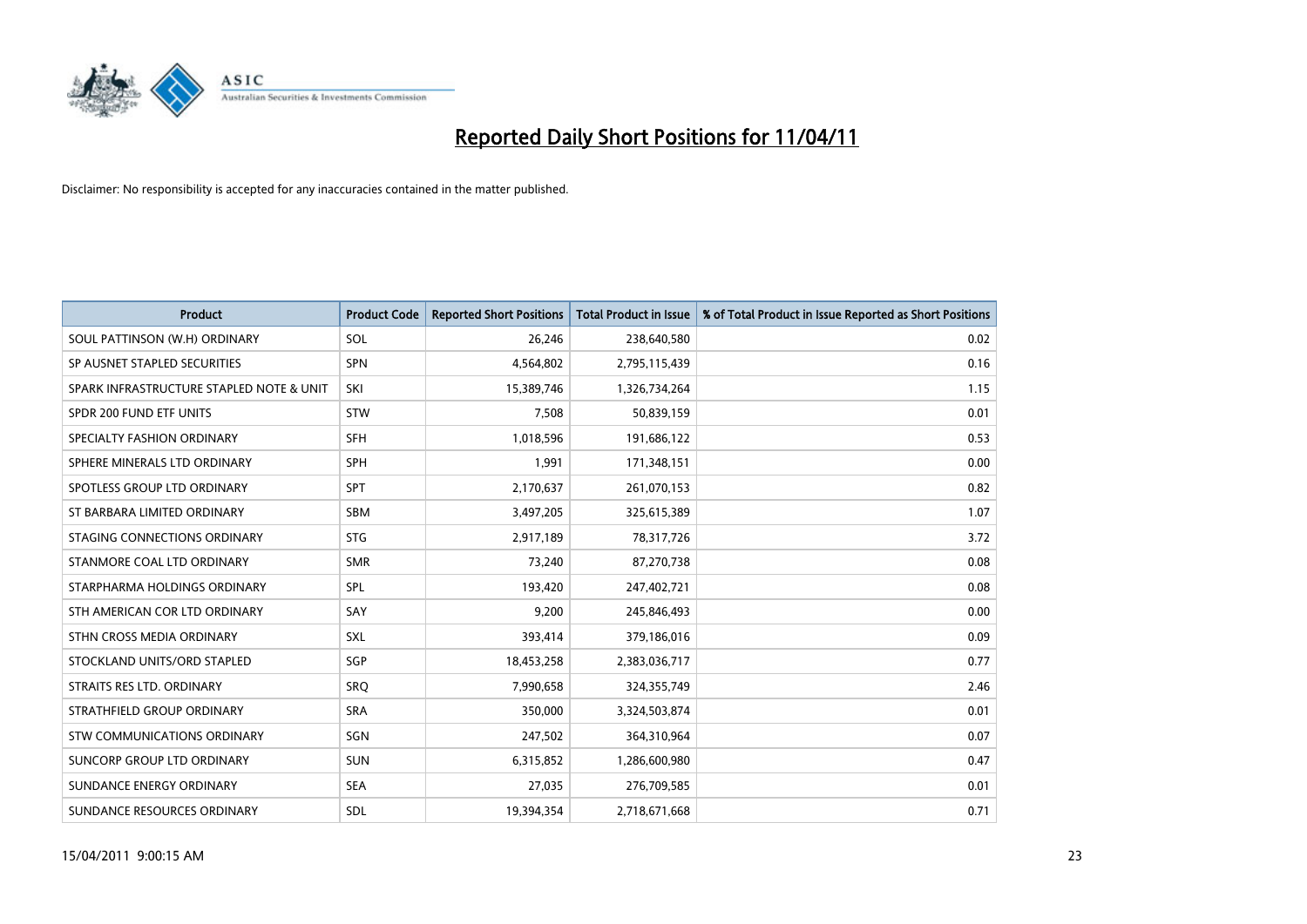

| <b>Product</b>                       | <b>Product Code</b> | <b>Reported Short Positions</b> | <b>Total Product in Issue</b> | % of Total Product in Issue Reported as Short Positions |
|--------------------------------------|---------------------|---------------------------------|-------------------------------|---------------------------------------------------------|
| SUNLAND GROUP LTD ORDINARY           | <b>SDG</b>          | 12,943                          | 224,881,794                   | 0.00                                                    |
| SUPER RET REP LTD ORDINARY           | SUL                 | 121,623                         | 130,018,739                   | 0.10                                                    |
| <b>SWICK MINING ORDINARY</b>         | <b>SWK</b>          | 1,548                           | 236,724,970                   | 0.00                                                    |
| SYMEX HOLDINGS ORDINARY              | <b>SYM</b>          | 6,633                           | 128,048,857                   | 0.01                                                    |
| <b>TABCORP HOLDINGS LTD ORDINARY</b> | <b>TAH</b>          | 1,094,904                       | 688,019,737                   | 0.15                                                    |
| <b>TALENT2 INTERNATION ORDINARY</b>  | <b>TWO</b>          | $\overline{7}$                  | 142,434,450                   | 0.00                                                    |
| <b>TALISMAN MINING ORDINARY</b>      | <b>TLM</b>          | 3.079                           | 130,438,627                   | 0.00                                                    |
| TAP OIL LIMITED ORDINARY             | <b>TAP</b>          | 255,517                         | 240,967,311                   | 0.10                                                    |
| TASSAL GROUP LIMITED ORDINARY        | <b>TGR</b>          | 39,334                          | 146,304,404                   | 0.02                                                    |
| <b>TATTS GROUP LTD ORDINARY</b>      | <b>TTS</b>          | 9,108,351                       | 1,318,683,208                 | 0.66                                                    |
| <b>TELECOM CORPORATION ORDINARY</b>  | <b>TEL</b>          | 18,099,303                      | 1,924,649,369                 | 0.93                                                    |
| TELSTRA CORPORATION. ORDINARY        | <b>TLS</b>          | 17,373,008                      | 12,443,074,357                | 0.13                                                    |
| TEN NETWORK HOLDINGS ORDINARY        | <b>TEN</b>          | 31,636,923                      | 1,045,236,720                 | 3.03                                                    |
| TERANGA GOLD CORP CDI 1:1            | <b>TGZ</b>          | 181,152                         | 150,228,220                   | 0.11                                                    |
| TFS CORPORATION LTD ORDINARY         | <b>TFC</b>          | 64,248                          | 262,656,661                   | 0.02                                                    |
| THE REJECT SHOP ORDINARY             | <b>TRS</b>          | 508,281                         | 26,033,570                    | 1.94                                                    |
| THOR MINING PLC CHESS DEPOSITARY     | <b>THR</b>          | 2,307                           | 222,489,120                   | 0.00                                                    |
| THORN GROUP LIMITED ORDINARY         | <b>TGA</b>          | 7,399                           | 129,858,924                   | 0.00                                                    |
| THUNDELARRA EXPLOR, ORDINARY         | <b>THX</b>          | 53,727                          | 153,578,927                   | 0.03                                                    |
| <b>TIGER RESOURCES ORDINARY</b>      | <b>TGS</b>          | 164,331                         | 668,635,549                   | 0.03                                                    |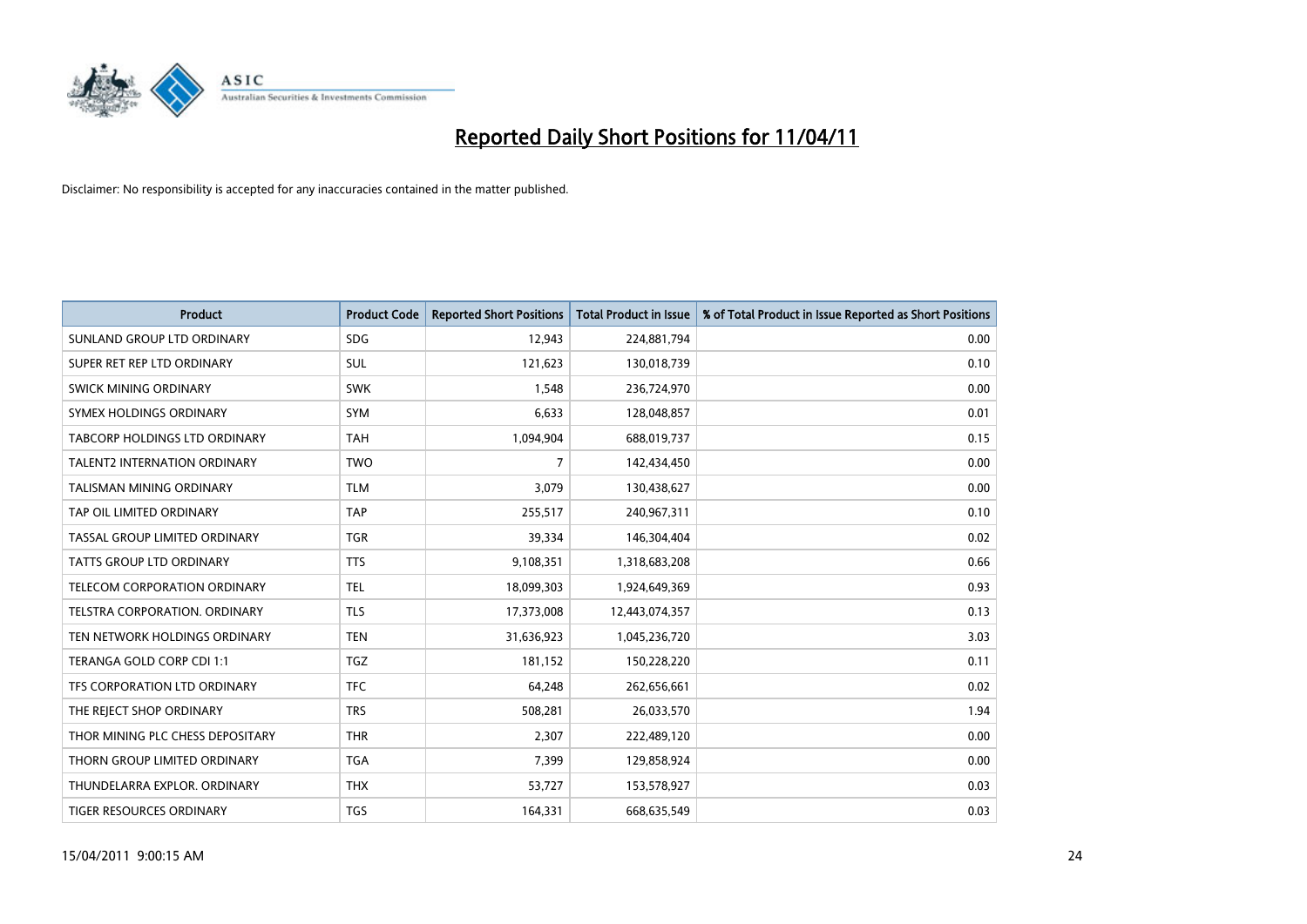

| <b>Product</b>                            | <b>Product Code</b> | <b>Reported Short Positions</b> | <b>Total Product in Issue</b> | % of Total Product in Issue Reported as Short Positions |
|-------------------------------------------|---------------------|---------------------------------|-------------------------------|---------------------------------------------------------|
| TIMBERCORP LIMITED ORDINARY               | <b>TIM</b>          | 90,074                          | 352,071,429                   | 0.02                                                    |
| <b>TISHMAN SPEYER UNITS</b>               | <b>TSO</b>          | 69,279                          | 338,440,904                   | 0.02                                                    |
| TNG LIMITED ORDINARY                      | <b>TNG</b>          | 4,321                           | 284,803,062                   | 0.00                                                    |
| TOLL HOLDINGS LTD ORDINARY                | <b>TOL</b>          | 12,890,214                      | 710,128,531                   | 1.82                                                    |
| TORO ENERGY LIMITED ORDINARY              | <b>TOE</b>          | 35,404                          | 964,936,676                   | 0.00                                                    |
| <b>TOWER AUSTRALIA ORDINARY</b>           | <b>TAL</b>          | 3,809,569                       | 419,652,394                   | 0.90                                                    |
| <b>TOWER LIMITED ORDINARY</b>             | <b>TWR</b>          | 690,119                         | 263,603,448                   | 0.26                                                    |
| <b>TOX FREE SOLUTIONS ORDINARY</b>        | <b>TOX</b>          | 14,801                          | 92,290,500                    | 0.01                                                    |
| TPG TELECOM LIMITED ORDINARY              | <b>TPM</b>          | 4,027,425                       | 775,522,421                   | 0.51                                                    |
| TRANSFIELD SERV INFR STAPLED SECURITIES   | <b>TSI</b>          | 172,313                         | 438,756,421                   | 0.04                                                    |
| <b>TRANSFIELD SERVICES ORDINARY</b>       | <b>TSE</b>          | 4,160,532                       | 549,715,957                   | 0.75                                                    |
| TRANSPACIFIC INDUST, ORDINARY             | <b>TPI</b>          | 6,969,665                       | 960,638,735                   | 0.72                                                    |
| TRANSURBAN GROUP TRIPLE STAPLED SEC.      | <b>TCL</b>          | 4,085,577                       | 1,443,543,731                 | 0.27                                                    |
| TRINITY GROUP STAPLED SECURITIES          | <b>TCO</b>          | 3,419                           | 231,701,539                   | 0.00                                                    |
| TROY RESOURCES NL ORDINARY                | <b>TRY</b>          | 44,036                          | 87,968,823                    | 0.05                                                    |
| <b>UGL LIMITED ORDINARY</b>               | <b>UGL</b>          | 5,013,040                       | 166,047,171                   | 3.01                                                    |
| UNILIFE CORPORATION CDI US PROHIBITED     | <b>UNS</b>          | 371,749                         | 273,245,765                   | 0.13                                                    |
| VALAD PROPERTY GROUP STAPLED US PROHIBIT. | <b>VPG</b>          | 3,910,592                       | 115,108,116                   | 3.39                                                    |
| <b>VDM GROUP LIMITED ORDINARY</b>         | <b>VMG</b>          | 11,116                          | 193,127,749                   | 0.01                                                    |
| <b>VENTURE MINERALS ORDINARY</b>          | <b>VMS</b>          | 146.339                         | 220,943,592                   | 0.06                                                    |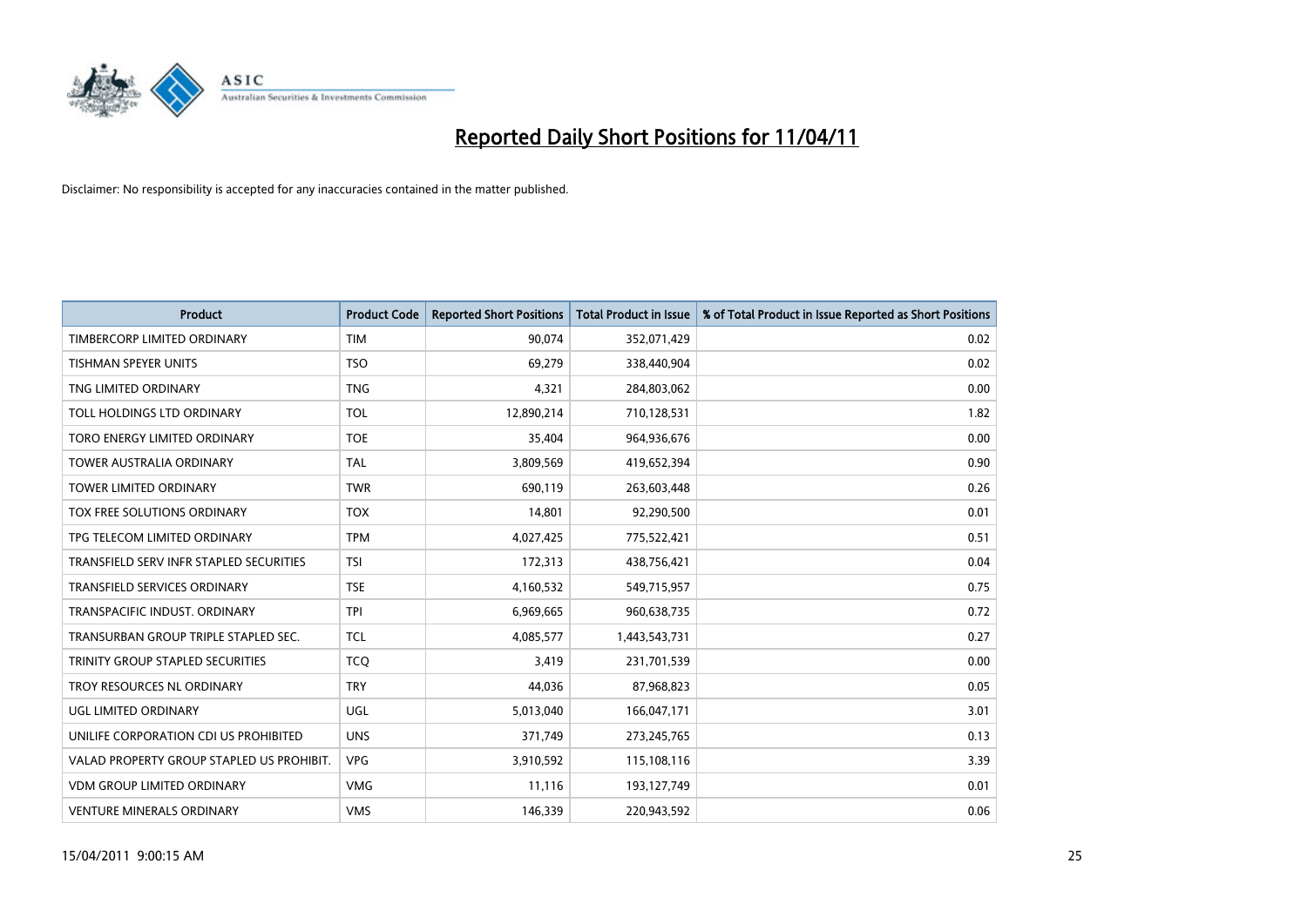

| <b>Product</b>                         | <b>Product Code</b> | <b>Reported Short Positions</b> | <b>Total Product in Issue</b> | % of Total Product in Issue Reported as Short Positions |
|----------------------------------------|---------------------|---------------------------------|-------------------------------|---------------------------------------------------------|
| <b>VIRGIN BLUE HOLDINGS ORDINARY</b>   | <b>VBA</b>          | 35,116,441                      | 2,210,197,600                 | 1.61                                                    |
| VISION GROUP HLDGS ORDINARY            | <b>VGH</b>          | 78,000                          | 74,061,110                    | 0.11                                                    |
| <b>VITA GROUP LTD ORDINARY</b>         | <b>VTG</b>          | 75,190                          | 142,499,800                   | 0.05                                                    |
| VITERRA INC CDI 1:1                    | <b>VTA</b>          | 3,828                           | 68,629,939                    | 0.01                                                    |
| <b>WATPAC LIMITED ORDINARY</b>         | <b>WTP</b>          | 29,185                          | 183,341,382                   | 0.01                                                    |
| <b>WDS LIMITED ORDINARY</b>            | <b>WDS</b>          | 701                             | 143,107,458                   | 0.00                                                    |
| WEBFIRM GROUP LTD ORDINARY             | <b>WFM</b>          | 4,876                           | 677,642,536                   | 0.00                                                    |
| WEBJET LIMITED ORDINARY                | <b>WEB</b>          | 333,185                         | 77,961,278                    | 0.43                                                    |
| <b>WESFARMERS LIMITED ORDINARY</b>     | <b>WES</b>          | 19,682,194                      | 1,005,191,394                 | 1.94                                                    |
| WESFARMERS LIMITED PARTIALLY PROTECTED | <b>WESN</b>         | 184,206                         | 151,880,768                   | 0.10                                                    |
| WEST AUSTRALIAN NEWS ORDINARY          | <b>WAN</b>          | 4,569,338                       | 219,668,970                   | 2.07                                                    |
| <b>WESTERN AREAS NL ORDINARY</b>       | <b>WSA</b>          | 9,267,935                       | 179,735,899                   | 5.15                                                    |
| WESTERN DESERT RES. ORDINARY           | <b>WDR</b>          | 948                             | 154,684,908                   | 0.00                                                    |
| WESTFIELD GROUP ORD/UNIT STAPLED SEC   | <b>WDC</b>          | 8,379,136                       | 2,308,988,539                 | 0.32                                                    |
| WESTFIELD RETAIL TST UNIT STAPLED      | <b>WRT</b>          | 17, 161, 271                    | 3,054,166,195                 | 0.56                                                    |
| WESTPAC BANKING CORP ORDINARY          | <b>WBC</b>          | 27,172,036                      | 3,008,914,235                 | 0.88                                                    |
| WHITE ENERGY COMPANY ORDINARY          | <b>WEC</b>          | 10,561,695                      | 316,104,241                   | 3.31                                                    |
| <b>WHITEHAVEN COAL ORDINARY</b>        | <b>WHC</b>          | 912,432                         | 493,800,069                   | 0.18                                                    |
| WHK GROUP LIMITED ORDINARY             | <b>WHG</b>          | 34,194                          | 265,142,652                   | 0.01                                                    |
| <b>WILDHORSE ENERGY ORDINARY</b>       | <b>WHE</b>          | 63,984                          | 227,117,335                   | 0.03                                                    |